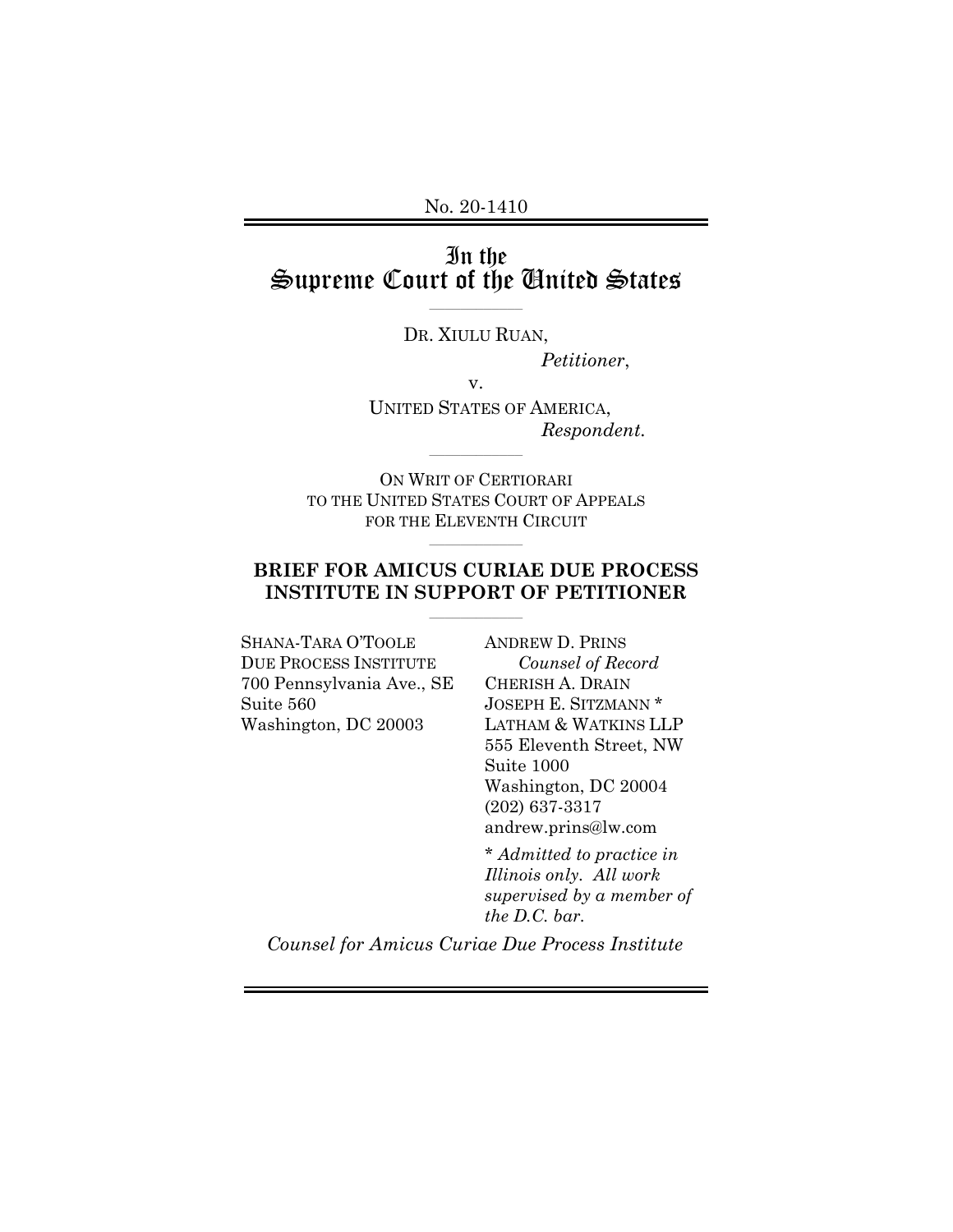## **TABLE OF CONTENTS**

|--|

| INTEREST OF AMICUS CURIAE 1                                                                                                               |  |  |  |  |
|-------------------------------------------------------------------------------------------------------------------------------------------|--|--|--|--|
| INTRODUCTION AND SUMMARY OF                                                                                                               |  |  |  |  |
|                                                                                                                                           |  |  |  |  |
| Longstanding Principles Of Criminal Law<br>L.<br>Counsel In Favor Of Adopting A Good Faith                                                |  |  |  |  |
| II. The Vagueness Of Section $841(a)(1)$ And $21$<br>C.F.R. § 1306.04(a) Provide Additional<br>Support For Requiring A Good Faith Medical |  |  |  |  |
| A. The Statute And Regulation's Lack Of<br>Clear Guidelines Presents Grave Notice                                                         |  |  |  |  |
| B. The Statute And Regulation's Imprecision<br>Invites Arbitrary Enforcement24                                                            |  |  |  |  |
|                                                                                                                                           |  |  |  |  |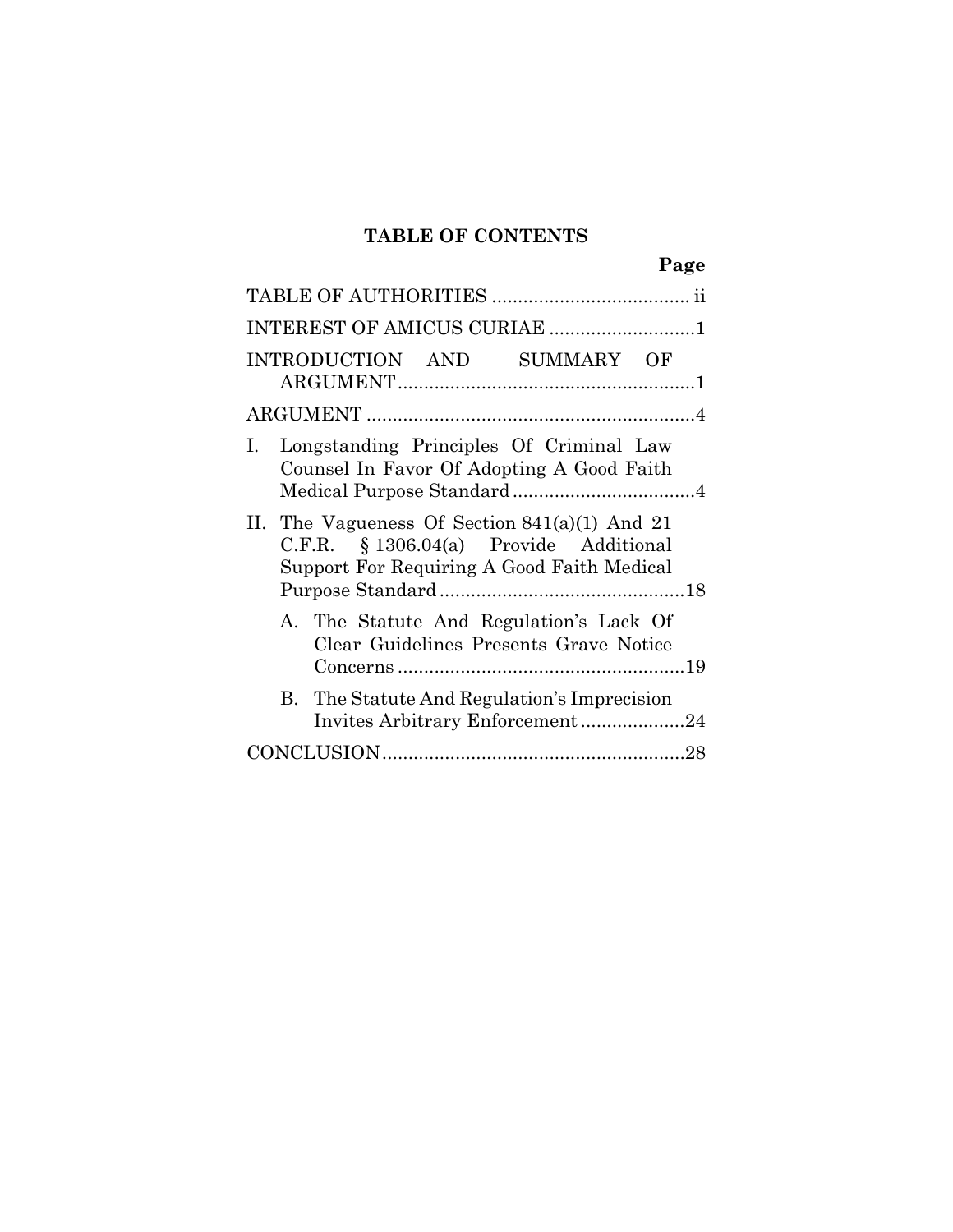## **TABLE OF AUTHORITIES**

# **CASES**

| City of Chicago v. Morales,  |
|------------------------------|
| Elonis v. United States,     |
| Gonzalez v. Oregon,          |
| Johnson v. United States,    |
| Kolender v. Lawson,          |
| Liparota v. United States,   |
| Morissette v. United States, |
| Rehaif v. United States,     |
| Rewis v. United States,      |
| Rogers v. United States,     |
| Sessions v. Dimaya,          |
| Skilling v. United States,   |
| Smith v. Goguen,             |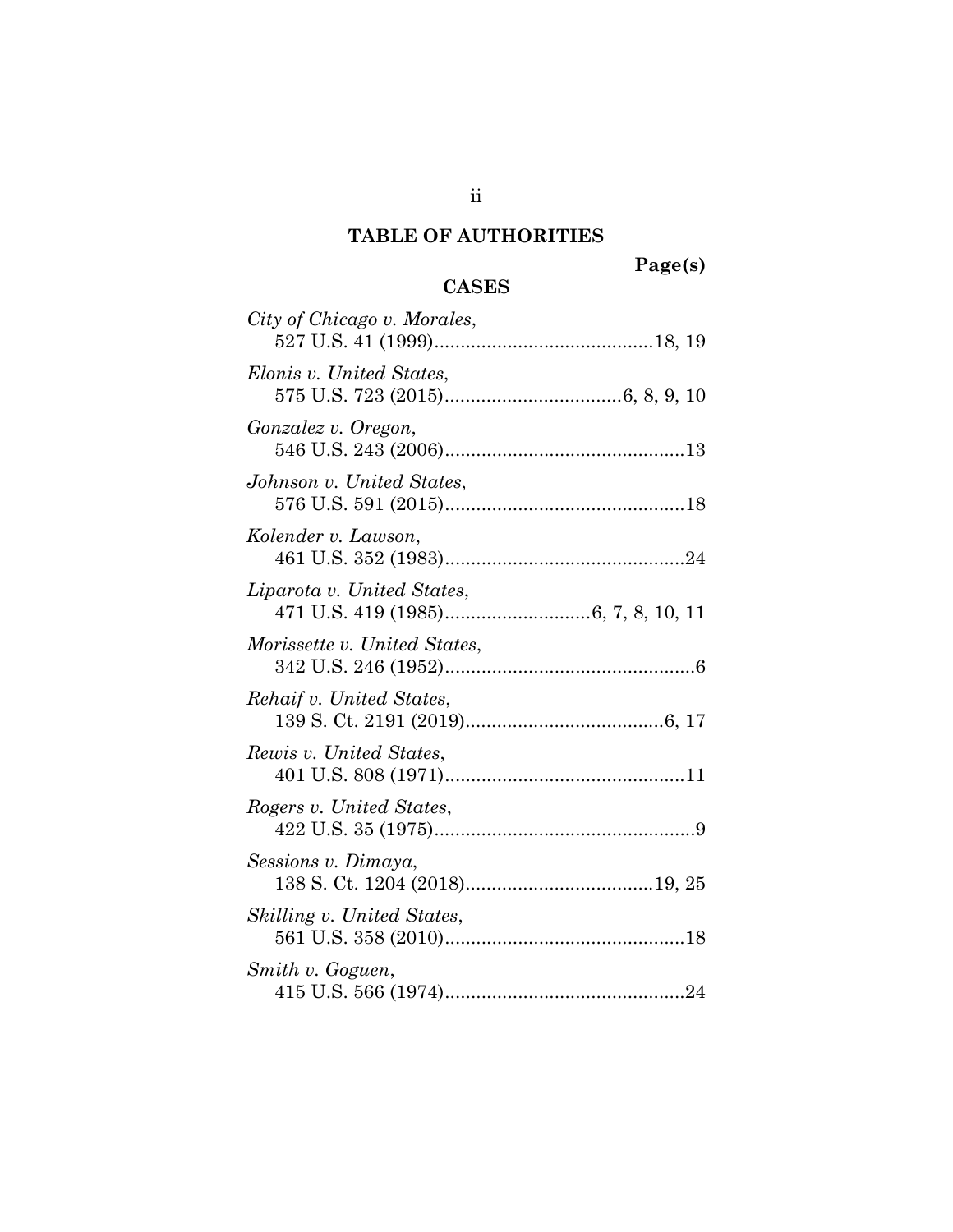| Staples v. United States,                                          |
|--------------------------------------------------------------------|
| United States v. August,                                           |
| United States v. Birbragher,<br>603 F.3d 478 (6th Cir. 2010)10, 19 |
| United States v. Chube,                                            |
| United States v. Enmon,                                            |
| United States v. Feingold,                                         |
| United States v. Feola,                                            |
| United States v. Fernandez,                                        |
| United States v. Hoffman,<br>No. 06-CR-66-P-S, 2006 WL 3691487 (D. |
| United States v. Hurwitz,                                          |
| United States v. Jeffries,                                         |
| United States v. Kohli,                                            |
| United States v. Merrill,                                          |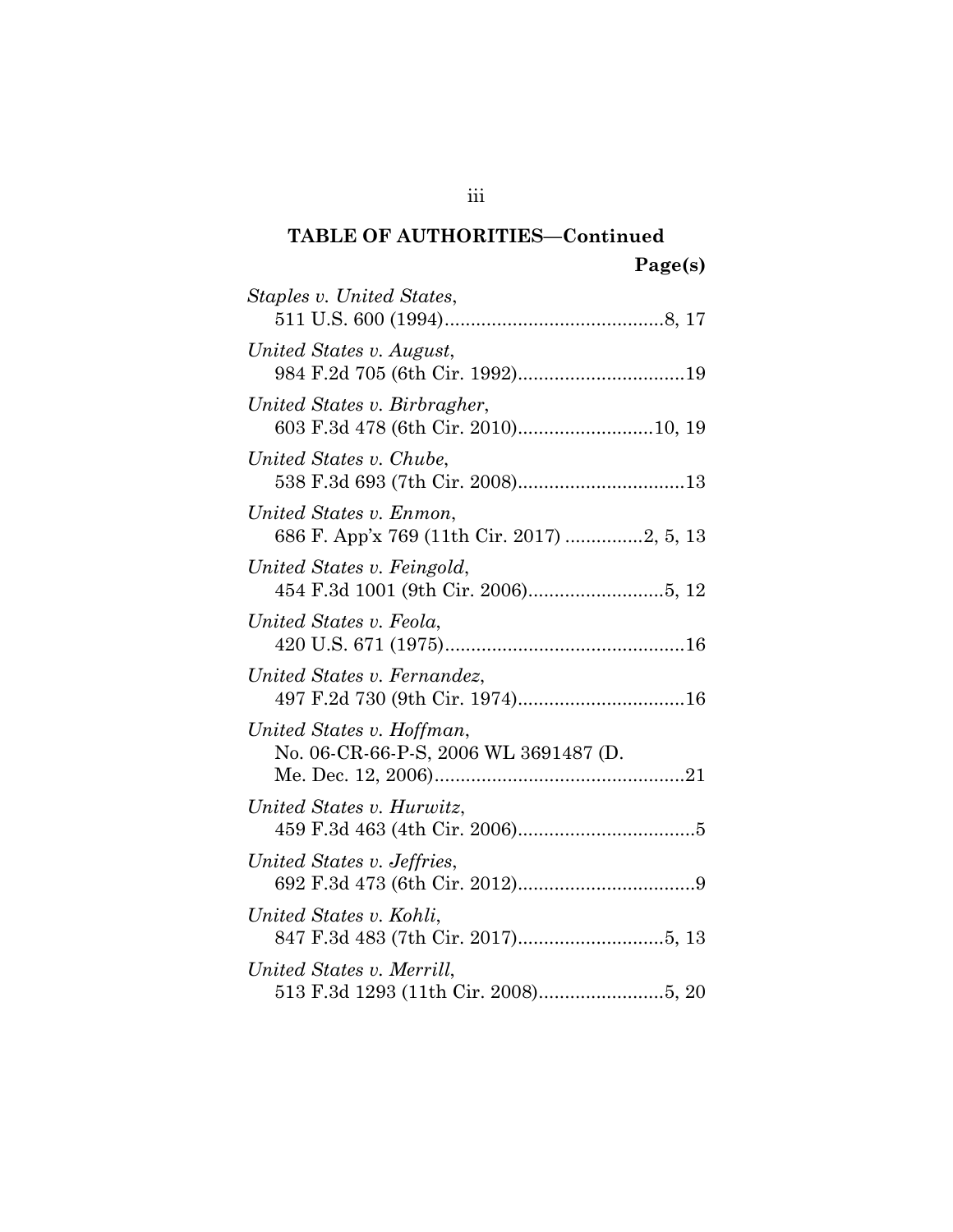| United States v. Moore,                    |
|--------------------------------------------|
| United States v. Polan,                    |
| United States v. Rosenberg,                |
| United States v. Roya,                     |
| United States v. Sabean,                   |
| United States v. Seelig,                   |
| United States v. Singh,                    |
| United States v. Smith,                    |
| United States v. Steele,                   |
| United States v. United States Gypsum Co., |
| United States v. Voorhies,                 |
| United States v. Wexler,                   |
| United States v. Williams,                 |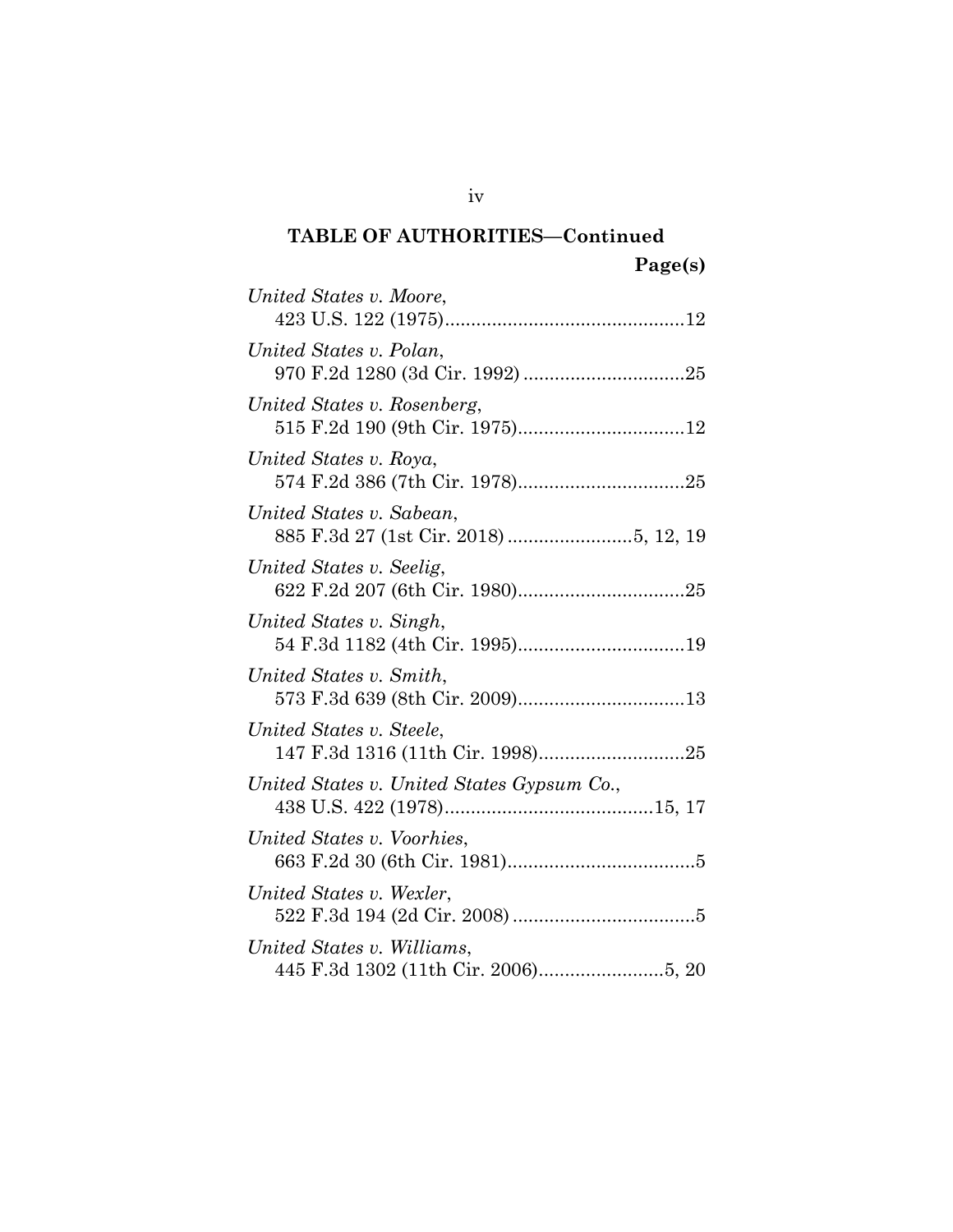| United States v. Wulff,<br>758 F.2d 1121 (6th Cir. 1985)17    |  |  |  |  |
|---------------------------------------------------------------|--|--|--|--|
| United States v. X-Citement Video, Inc.,                      |  |  |  |  |
| Whalen v. Roe,                                                |  |  |  |  |
| CONSTITUTIONAL PROVISIONS,<br><b>STATUTES AND REGULATIONS</b> |  |  |  |  |
|                                                               |  |  |  |  |
|                                                               |  |  |  |  |
|                                                               |  |  |  |  |
|                                                               |  |  |  |  |
|                                                               |  |  |  |  |
|                                                               |  |  |  |  |
|                                                               |  |  |  |  |
|                                                               |  |  |  |  |
|                                                               |  |  |  |  |
|                                                               |  |  |  |  |
| <b>OTHER AUTHORITIES</b>                                      |  |  |  |  |

|  |  |  | 71 Fed. Reg. 52,716, 52,717 (Sept. 6, 2006) 22 |  |
|--|--|--|------------------------------------------------|--|
|  |  |  | 86 Fed. Reg. 33,748, 33,755 (June 25, 2021)23  |  |

v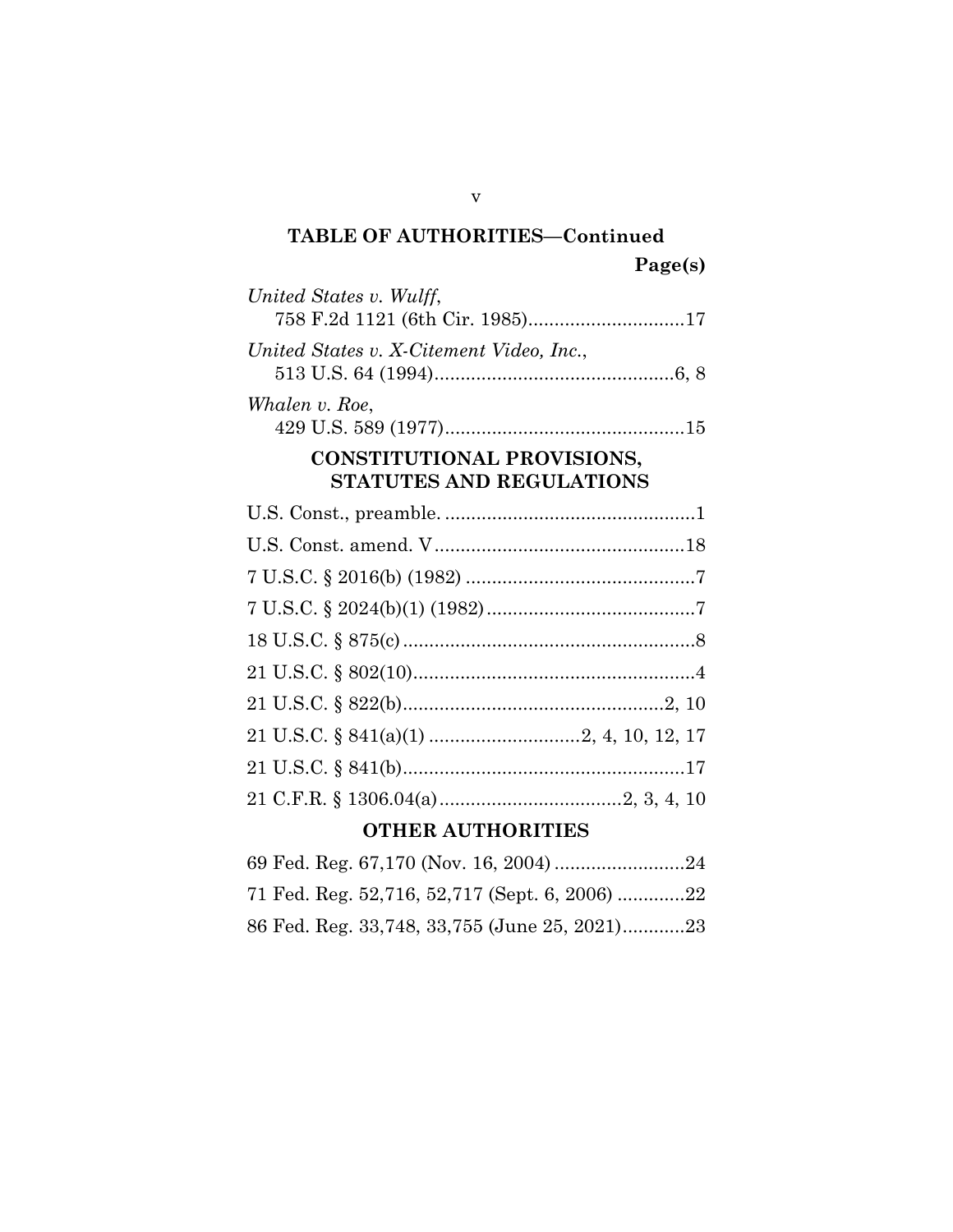| American Medical Association, Patient-<br>Physician Relationships: Code of Medical<br>Ethics Opinion 1.1.1., https://www.ama-<br>assn.org/delivering-care/ethics/patient-<br>physician-relationships (last visited Dec.                    |
|--------------------------------------------------------------------------------------------------------------------------------------------------------------------------------------------------------------------------------------------|
| Stephanos Bibas, Transparency and<br>Participation in Criminal Procedure, 81<br>N.Y.U. L. Rev. 911 (2006),<br>https://scholarship.law.upenn.edu/cgi/<br>viewcontent.cgi?article=1080&context=                                              |
| 4 William Blackstone, Commentaries on Laws                                                                                                                                                                                                 |
| <b>DEA's Flip-Flop on Prescribing Fuels</b><br>Concern, Drug Topics (Oct. 10, 2005),<br>https://www.drugtopics.com/view/deas-flip-<br>flop-prescribing-fuels-concern (last visited                                                         |
| Deborah Dowell, Tamara M. Haegerich, &<br>Roger Chou, CDC Guideline for<br>Prescribing Opioids for Chronic Pain-<br>United States, 2016, Morbidity and<br>Mortality Weekly Report (Mar. 18, 2016),<br>https://www.cdc.gov/mmwr/volumes/65/ |

vi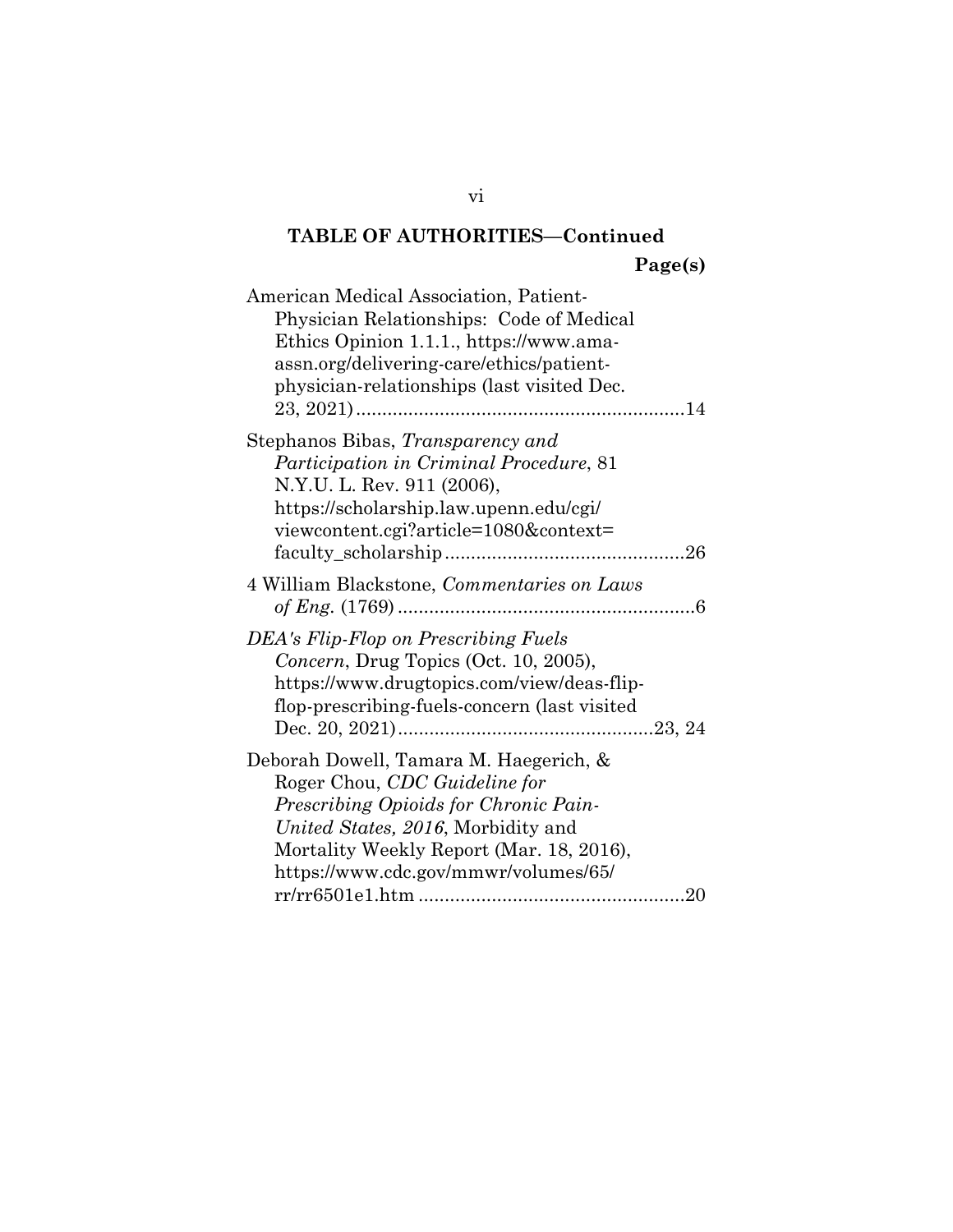| Diane E. Hoffman, Treating Pain v. Reducing<br>Drug Diversion and Abuse: Recalibrating<br>the Balance in our Drug Control Laws and<br><i>Policies</i> , 1 St. Louis U. J. Health Care L. &<br>Pol'y 231 (2008), https://www.slu.edu/<br>law/academics/journals/health-law-policy/<br>pdfs/issues/v1-i2/hoffmann_article.pdf 21, 26 |
|------------------------------------------------------------------------------------------------------------------------------------------------------------------------------------------------------------------------------------------------------------------------------------------------------------------------------------|
| Pooja A. Lagisetty et al., Access to Primary<br>Care Clinics for Patients with Chronic<br><i>Pain Receiving Opioids, JAMA Network</i><br>Open (2019), https://jamanetwork.com/<br>journals/jamanetworkopen/fullarticle/                                                                                                            |
| Julia B. MacDonald, "Do No Harm or<br>Injustice to Them": Indicting and<br>Convicting Physicians for Controlled<br>Substance Distribution in the Age<br>of the Opioid Crisis, 72 Me. L. Rev. 197                                                                                                                                   |
| Kate M. Nicholson & Deborah Hellman,<br>Opioid Prescribing and the Ethical Duty to<br>Do No Harm, 46 Am. J. L. & Med. 297                                                                                                                                                                                                          |

vii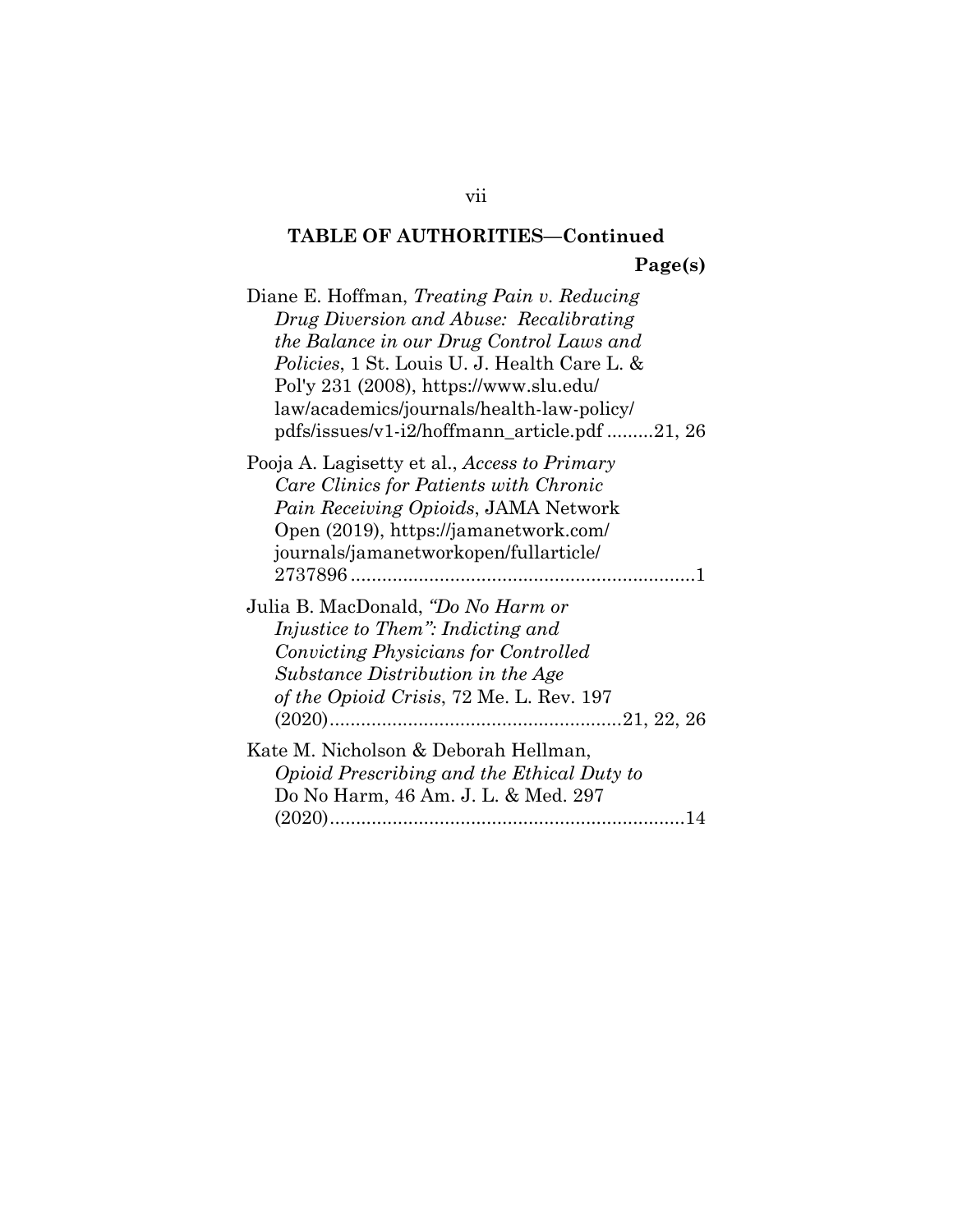#### **INTEREST OF AMICUS CURIAE1**

Due Process Institute is a nonprofit bipartisan public interest organization that works to honor, preserve, and restore procedural fairness in the criminal legal system because due process is the guiding principle that underlies the Constitution's solemn promises to "establish [j]ustice" and to "secure the [b]lessings of [l]iberty." U.S. Const., preamble. Ensuring that criminal liability is not imposed on otherwise innocent conduct absent a showing of malicious intent and that individuals are provided constitutionally adequate notice of which actions are subject to criminal liability are among Due Process Institute's top priorities.

### **INTRODUCTION AND SUMMARY OF ARGUMENT**

Physicians often confront difficult and complex choices when treating patients. But faced with increasing exposure to criminal penalties and unclear standards governing Government enforcement efforts, physicians are increasingly shifting away from treating patients out of fear. For example, a recent study found 40.7% of clinics contacted "were not willing to schedule an appointment for a new patient who was currently taking opioids for chronic pain." Pooja A. Lagisetty et al., *Access to Primary Care Clinics for Patients with Chronic Pain Receiving Opioids* 4, JAMA Network Open (2019),

 $1$  No counsel for a party authored this brief in whole or in part; and no party, counsel for a party, or any person or entity other than amicus curiae and their counsel made a monetary contribution intended to fund the preparation or submission of this brief. Amicus files this brief with all parties' written consent.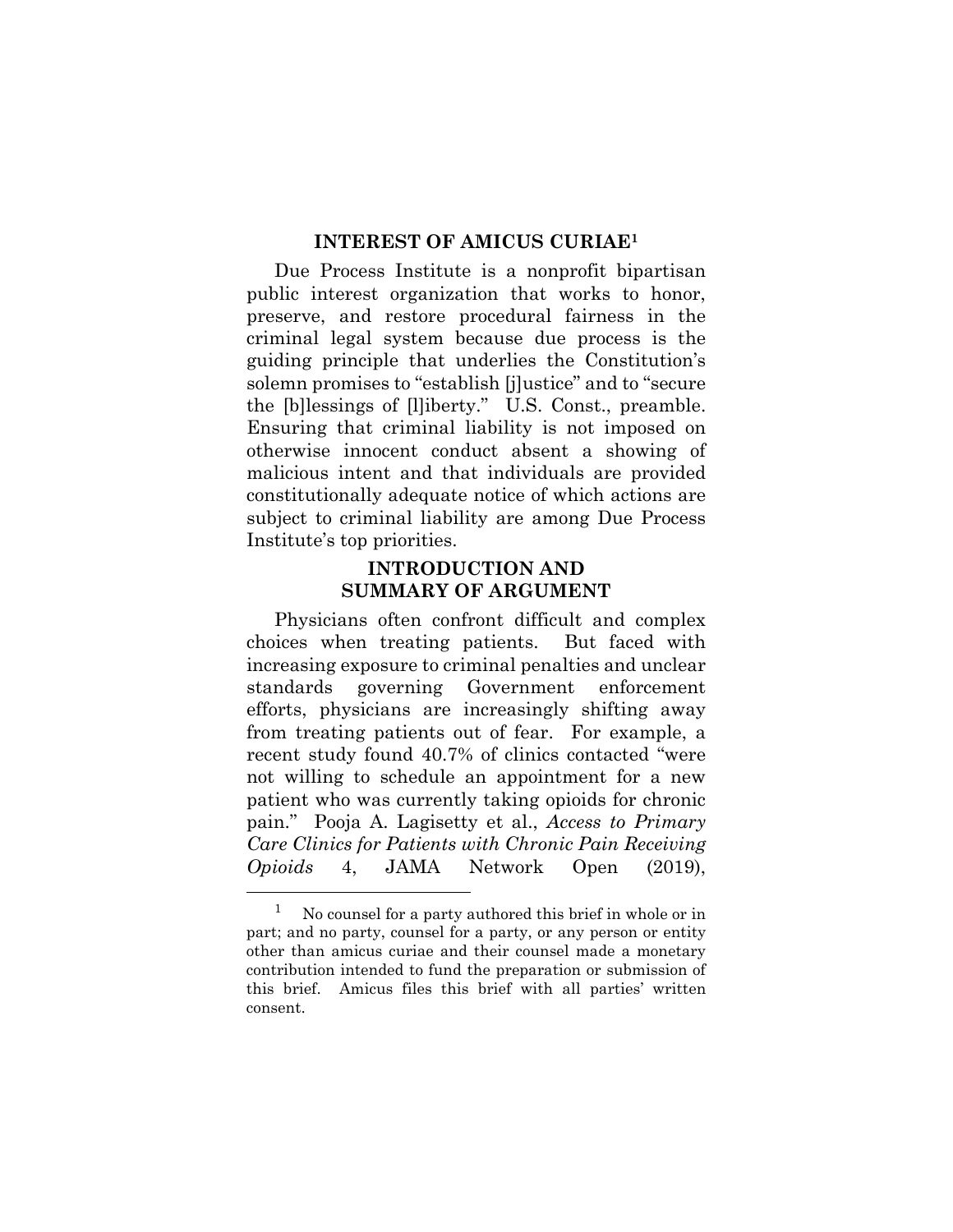https://jamanetwork.com/journals/jamanetworkopen/ fullarticle/2737896.

This Court can and should take steps to mitigate that concern. Under 21 U.S.C.  $\S 841(a)(1)$  of the Controlled Substances Act ("Act" or "CSA"), "*[e]xcept as authorized by this subchapter*, it shall be unlawful for any person *knowingly or intentionally* . . . to manufacture, distribute, or dispense, or possess with intent to manufacture, distribute, or dispense, a controlled substance."  $21$  U.S.C.  $§ 841(a)(1)$ (emphasis added). Under the subchapter, persons who have registered with the Attorney General are authorized to distribute or dispense controlled substances "to the extent authorized by their registration." *Id.* § 822(b). To give those terms meaning, courts have looked to a regulation, 21 C.F.R. § 1306.04(a), which provides that in order for "[a] prescription for a controlled substance to be effective [it] must be issued for a legitimate medical purpose by an individual practitioner acting in the usual course of his professional practice." And, in order to avoid criminalizing otherwise innocent or mere negligent conduct, several courts have correctly recognized that physicians (and pharmacists) do not violate the statute if they act in good faith when dispensing controlled substances.

But, in the decision below, the Eleventh Circuit disclaimed application of that standard and followed its prior precedent, which holds that a physician's "good faith belief that he dispensed a controlled substance in the usual course of his professional practice is *irrelevant*." *United States v. Enmon*, 686 F. App'x 769, 773 (11th Cir. 2017) (per curiam) (emphasis added). That approach is erroneous for two primary reasons.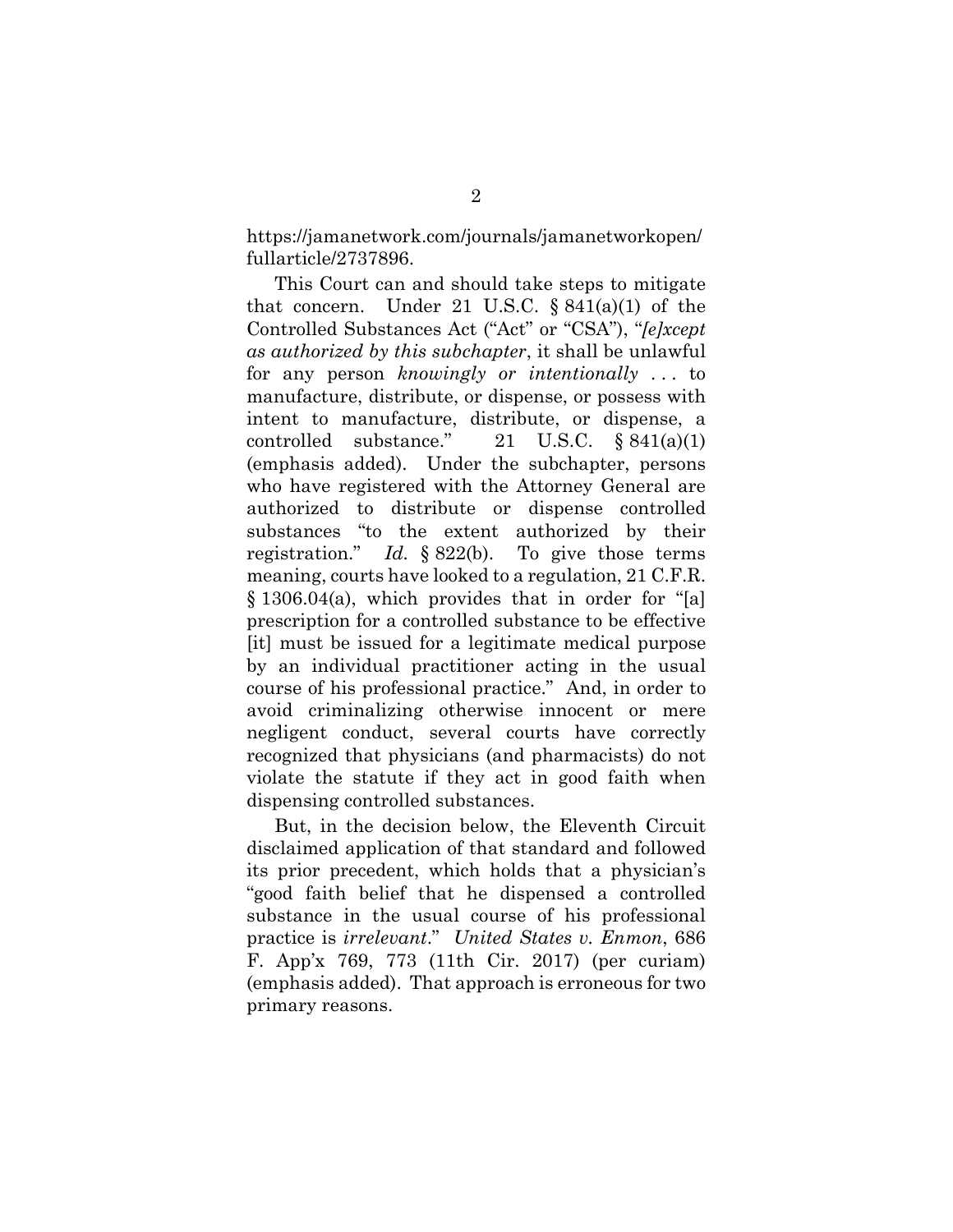*First*, this Court has long held that a showing of malicious intent is usually required to criminalize otherwise innocent conduct. And Section 841(a)(1) itself embodies this requirement by stating that a violation must occur knowingly or intentionally. What separates innocent from unlawful conduct in these cases is whether a physician dispenses controlled substances without a legitimate medical purpose in the usual course of his or her professional practice.

As a result, what a physician subjectively intended when dispensing should be determinative of criminal liability. A "medical purpose" standard—which provides that a physician who believes in good faith that his or her dispensing of a controlled substance serves a valid clinical purpose—gives full force to this Court's presumption in favor of requiring malicious intent for criminal liability, enforces the statutory requirement of knowing or intentional conduct, and safeguards the advancement of medical treatment by not penalizing physicians who have an ethical obligation to treat their patients.

*Second*, requiring a showing of malicious intent through the use of a subjective medical purpose standard partially obviates vagueness concerns raised by Section  $841(a)(1)$  and  $21$  C.F.R. § 1306.04(a)'s ambiguous reach. "[L]egitimate medical purpose . . . in the usual course of his professional practice," 21 C.F.R. § 1306.04(a), is not defined by statute or regulation, and courts have struggled to give those phrases any concrete meaning. As a result, physicians lack sufficient notice of what conduct constitutes a criminal violation. The absence of a concrete standard leaves prosecutors with virtually unbounded discretion, which inexorably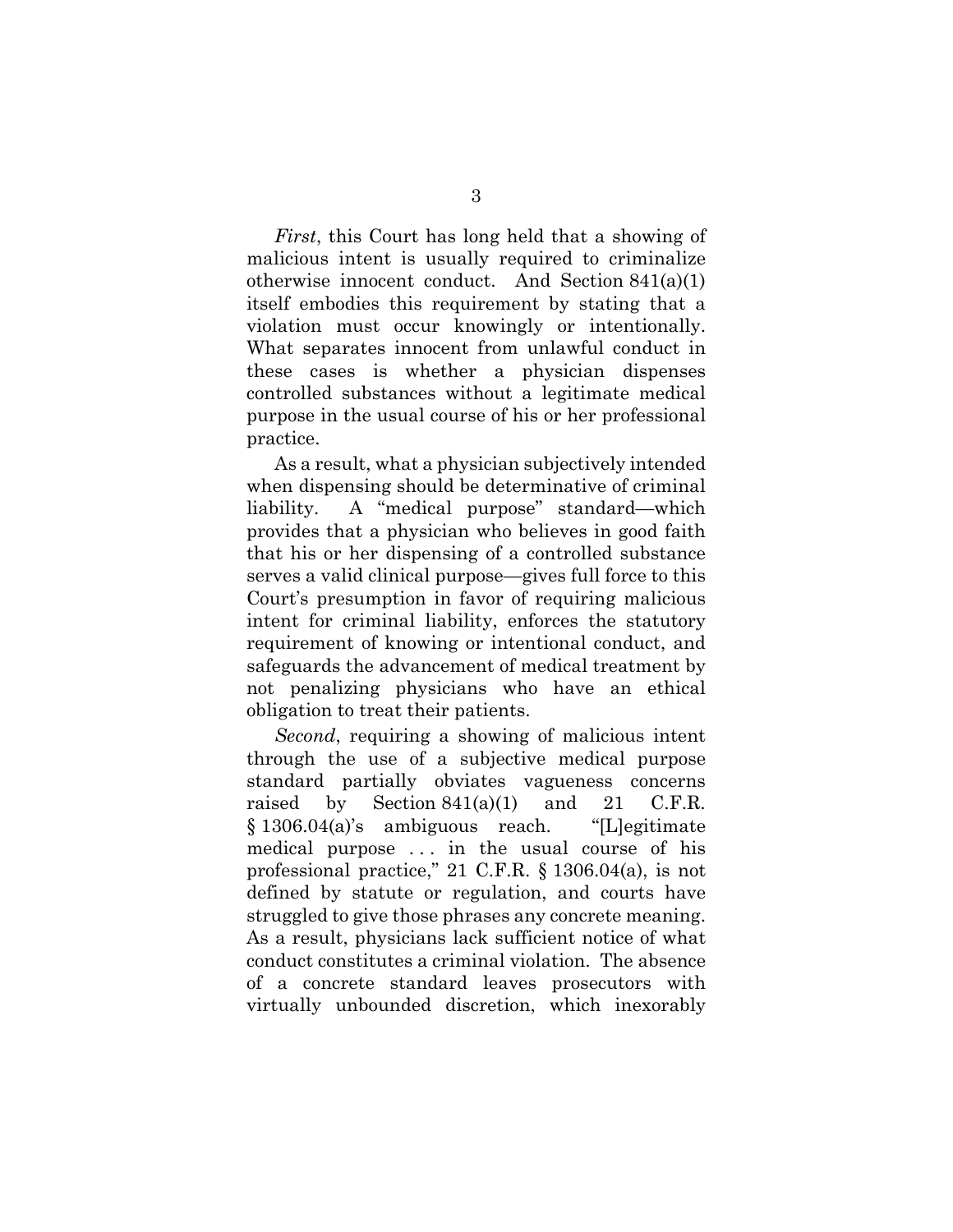leads to arbitrary enforcement. A good faith medical purpose standard, however, would help alleviate these concerns by tying the Government's ability to obtain a conviction under Section 841(a)(1) to proof of a culpable state of mind as opposed to the vague notion of "generally accepted medical practice."

Accordingly, this Court should make clear that a good faith medical standard is the appropriate benchmark for criminal liability for physicians under Section 841(a)(1).

#### **ARGUMENT**

### **I. LONGSTANDING PRINCIPLES OF CRIMINAL LAW COUNSEL IN FAVOR OF ADOPTING A GOOD FAITH MEDICAL PURPOSE STANDARD**

Under 21 U.S.C. § 822, physicians registered by the Attorney General may "dispense" controlled substances. *See* 21 U.S.C. § 841(a)(1) (excluding persons from liability for conduct authorized elsewhere by the Controlled Substances Act). As to registered physicians, prescribing controlled substances<sup>2</sup> constitutes a criminal violation only where the prescription is not "issued for a legitimate medical purpose . . . in the usual course of his [or her] professional practice." 21 C.F.R. § 1306.04(a); *see also*  21 U.S.C. § 841(a)(1).

The majority of courts have accepted the use of a good faith standard to distinguish the *criminal* conduct contemplated by Section 841(a)(1) from innocent or negligent behaviors and many have concluded that a *subjective* good faith standard is

 <sup>2</sup> Under the statute, the term "dispense" encompasses "the prescribing . . . of a controlled substance." 21 U.S.C. § 802(10).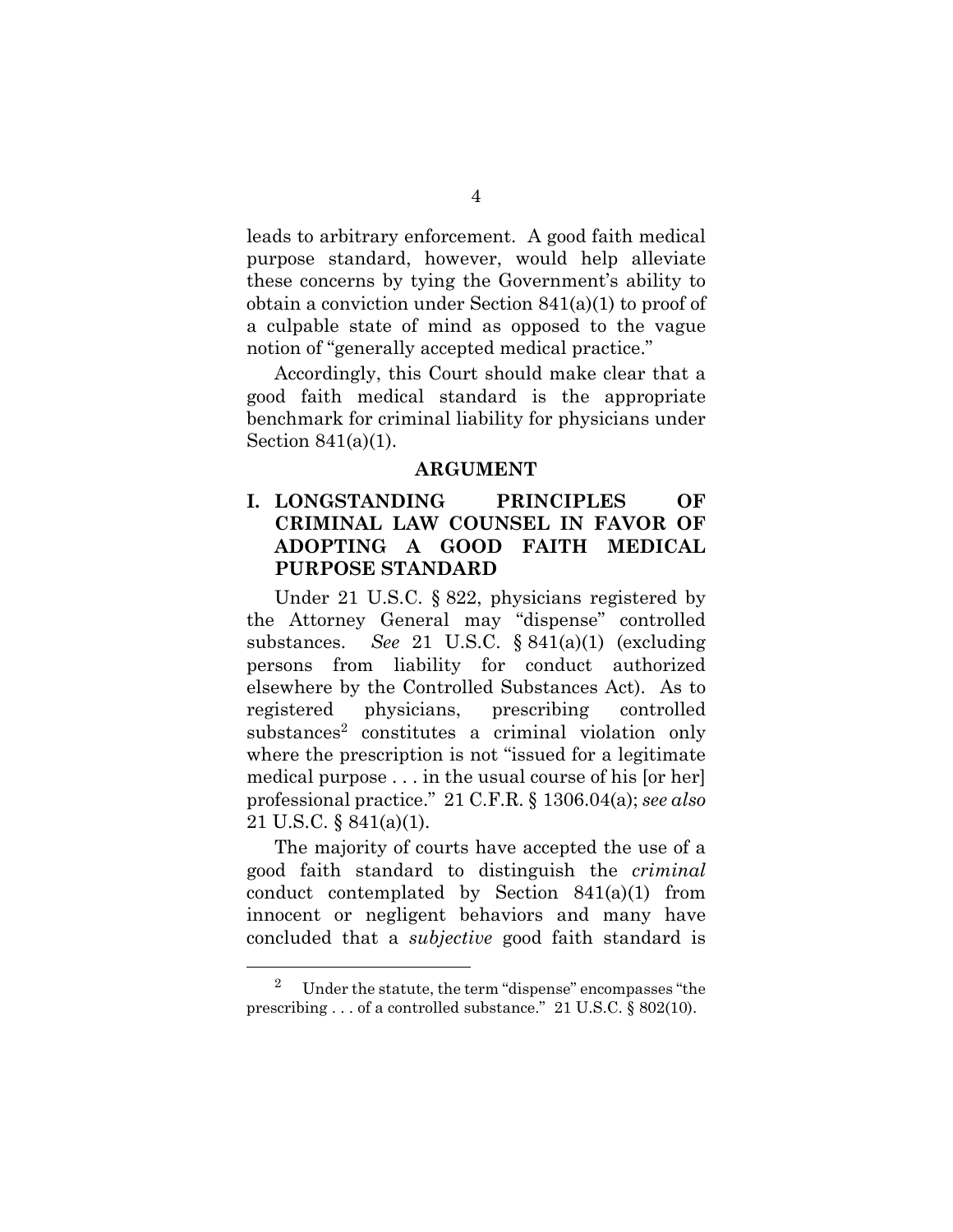required. Three Circuits, the First, Seventh, and Ninth, utilize a "subjective" good faith standard, which focuses juries on the defendant-physician's actual malicious intent or lack thereof. *See United States v. Sabean*, 885 F.3d 27, 45-46 (1st Cir. 2018); *United States v. Kohli*, 847 F.3d 483, 490 (7th Cir. 2017); *United States v. Feingold*, 454 F.3d 1001, 1009- 10 (9th Cir. 2006). Another three Circuits permit an "objective standard" of good faith, which shields from criminal liability physicians who dispense a controlled substance in accordance with what he or she reasonably believes to be proper medical practice. *United States v. Wexler*, 522 F.3d 194, 206 (2d Cir. 2008); *United States v. Hurwitz*, 459 F.3d 463, 475, 477-78 (4th Cir. 2006); *United States v. Voorhies*, 663 F.2d 30, 34 (6th Cir. 1981).

The Eleventh Circuit has departed from both of those approaches. In its view, "[t]he appropriate focus is not on the subjective intent of the doctor, but rather it rests upon whether the physician prescribes medicine 'in accordance with a standard of medical practice generally recognized and accepted in the United States.'" *United States v. Merrill*, 513 F.3d 1293, 1306 (11th Cir. 2008) (quoting *United States v. Williams*, 445 F.3d 1302, 1309 (11th Cir. 2006)). Indeed, the Circuit has deemed a physician's beliefs and intent "irrelevant." *United States v. Enmon*, 686 F. App'x 769, 773 (11th Cir. 2017) (per curiam).

The first group of Circuits, which utilize a subjective good faith standard, have more closely hewed to this Court's precedent. In order to avoid criminalization of innocent or merely medically negligent conduct and in accordance with longstanding guidance from this Court requiring a showing of malicious intent when otherwise innocent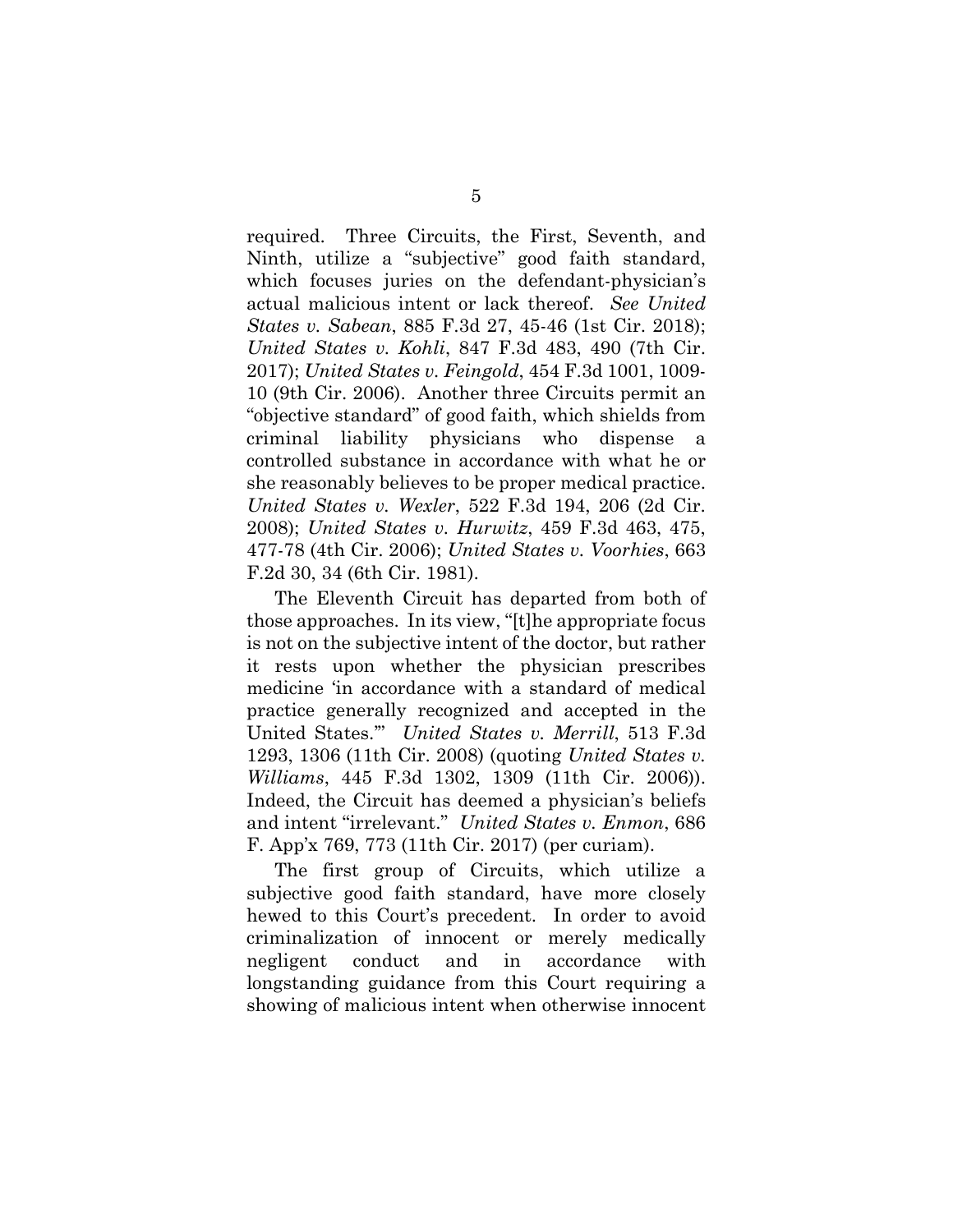conduct is being criminalized, the Court should hold that a physician cannot be convicted for violating Section  $841(a)(1)$  unless he or she acts without a subjective good faith medical purpose when dispensing a controlled substance.

1. "[A] basic principle that underlies the criminal law" is "the importance of showing what Blackstone called 'a vicious will.'" *Rehaif v. United States*, 139 S. Ct. 2191, 2196 (2019) (citing 4 William Blackstone, *Commentaries on Laws of Eng.* 21 (1769)). In practice, that principle has led to "the understanding that an injury is criminal only if inflicted knowingly." *Id.*; *see also Elonis v. United States*, 575 U.S. 723, 734 (2015) ("[W]rongdoing must be conscious to be criminal." (quoting *Morissette v. United States*, 342 U.S. 246, 252 (1952))). That understanding "is as universal and persistent in mature systems of law as belief in freedom of the human will and a consequent ability and duty of the normal individual to choose between good and evil." *Morissette*, 342 U.S. at 250.

In light of that principle, this Court "start[s] from a longstanding presumption, traceable to the common law, that Congress intends to require a defendant to possess a culpable mental state regarding 'each of the statutory elements that criminalize otherwise innocent conduct.'" *Rehaif*, 139 S. Ct. at 2195 (quoting *United States v. X-Citement Video, Inc.*, 513 U.S. 64, 72 (1994)); *see also Morissette*, 342 U.S. at 256-58. Therefore, this Court "generally 'interpret[s] criminal statutes to include broadly applicable scienter requirements, even where the statute by its terms does not contain them." *Elonis*, 575 U.S. at 734 (quoting *X-Citement Video*, 513 U.S. at 70).

Take *Liparota v. United States*, where this Court evaluated a federal statute governing food stamp use,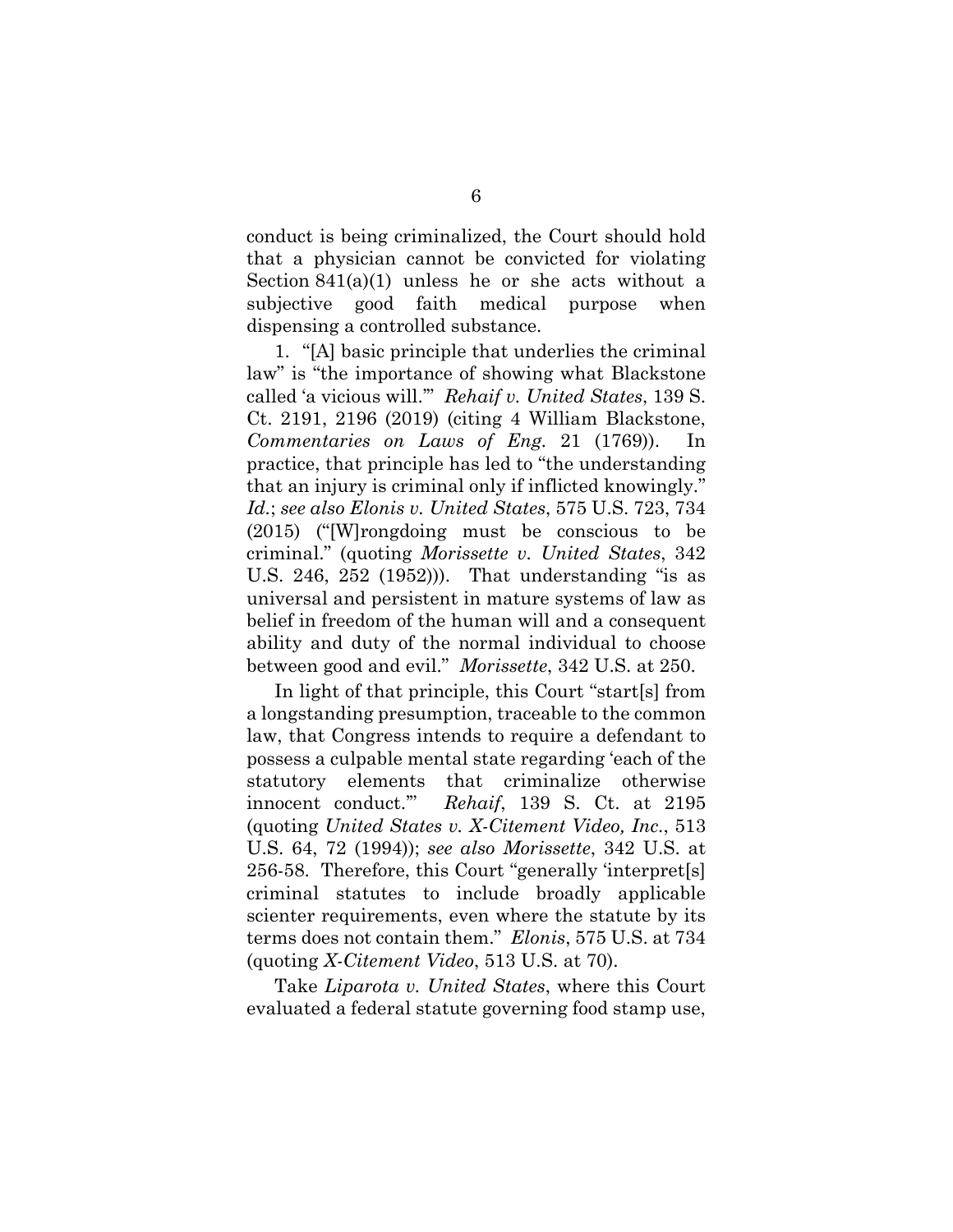which provided that "whoever knowingly uses, transfers, acquires, alters, or possesses coupons or authorization cards in any manner not authorized by [the statute] or the regulations' is subject to a fine and imprisonment." 471 U.S. 419, 420 (1985) (alteration in original) (quoting 7 U.S.C. § 2024(b)(1) (1982)). The central question at issue was whether the Government was required to "prove that the defendant knew that he was acting in a manner not authorized by statute or regulations." *Id.* at 421. For its part, the Government contended that establishing a violation of the statute merely turned on whether the petitioner "knew that he acquired or possessed food stamps and if in fact that acquisition or possession was in a manner not authorized by statute or regulations." *Id.* at 423.

This Court soundly rejected the Government's argument, holding that the statute "requires a showing that the defendant knew his conduct to be unauthorized by statute or regulations." *Id.* at 425. That construction was driven in large part because, "to interpret the statute otherwise[,] would . . . criminalize a broad range of apparently innocent conduct." *Id.* at 426. As the Court noted, the statute provides that coupons "shall be used . . . to purchase food in retail food stores which have been approved for participation in the food stamp program at prices prevailing in such stores." *Id.* (emphasis omitted) (quoting 7 U.S.C. § 2016(b) (1982)). Under the view urged by the Government—"[a] strict reading of the statute with no knowledge-of-illegality requirement"—an individual would be rendered a criminal where he or she "used stamps to purchase food from a store that, unknown to him, charged higher than normal prices to food stamp program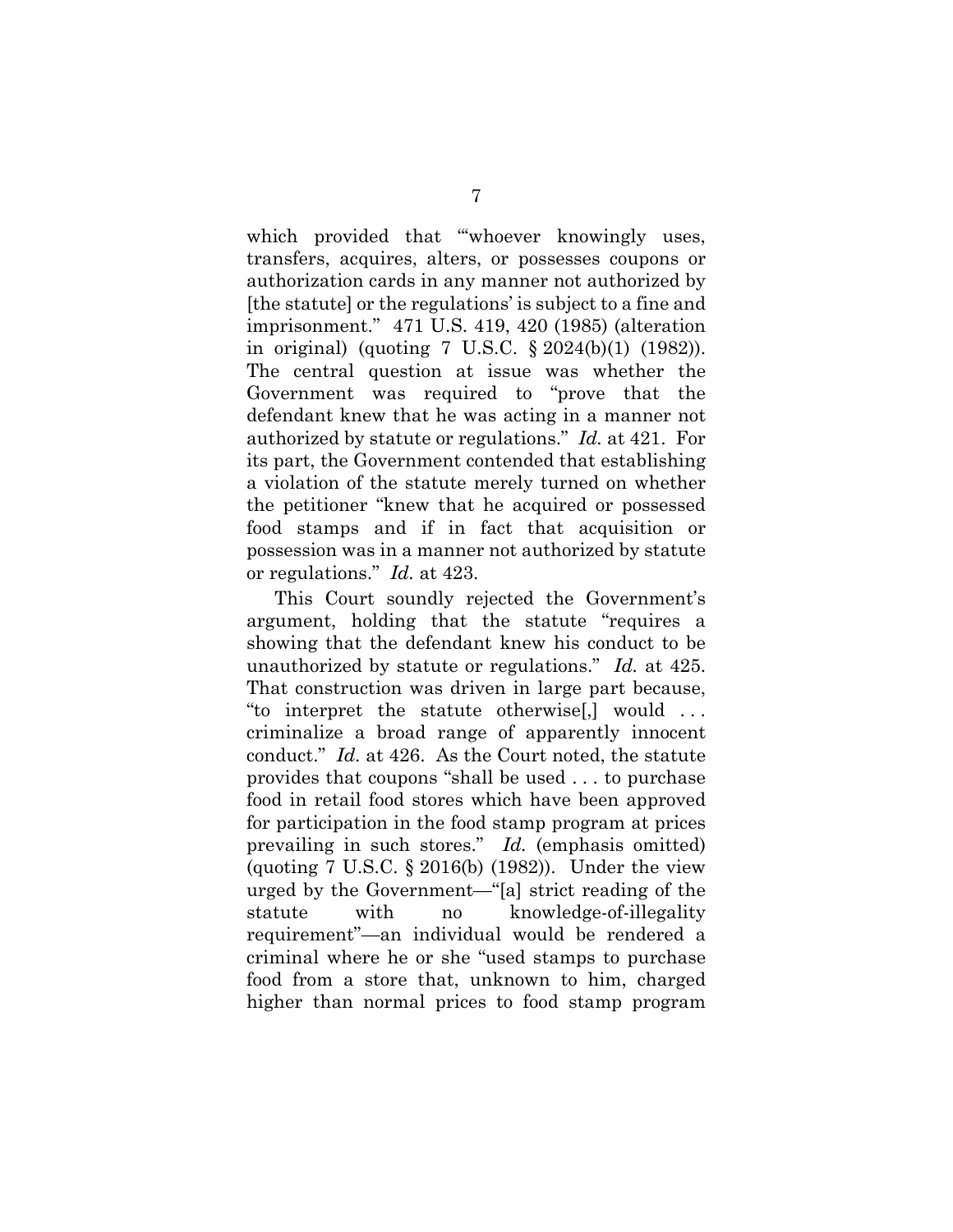participants." *Id.* That result ran counter to the fundamental principles of criminal law, namely the requirement that a violator have malicious intent.

The Court further refined those principles in *Elonis*, where it evaluated a statute that provided "[a]n individual who 'transmits in interstate or foreign commerce any communication containing any threat to kidnap any person or any threat to injure the person of another' is guilty of a felony." 575 U.S. at 732 (quoting 18 U.S.C. § 875(c)). In that case, the Government contended that the statute did not require a showing of any particular mindset as to the act of communicating a threat. *Id.* at 733.

The Court rejected that approach. Both parties agreed as a foundational point that a defendant must know he was transmitting a communication for criminal liability to attach. *Id.* at 737. As this Court put it, however, "communicating *something* is not what makes the conduct 'wrongful," rather "the crucial element separating legal innocence from wrongful conduct' is the threatening nature of the communication." *Id.* (quoting *X-Citement Video*, 513 U.S. at 73). As a result, "[t]he mental state requirement must therefore apply to the fact that the communication contains a threat." *Id.*

Based on that conclusion, the Court reversed because the defendant's conviction "was premised solely on how his posts would be understood by a reasonable person." *Id.* at 737. The Court decried the carrying over of a "reasonable person" standard from tort law, observing that it "is inconsistent with 'the conventional requirement for criminal conduct *awareness* of some wrongdoing.'" *Id.* at 737-38 (quoting *Staples v. United States*, 511 U.S. 600, 606- 07 (1994)). Indeed, the Court observed that reliance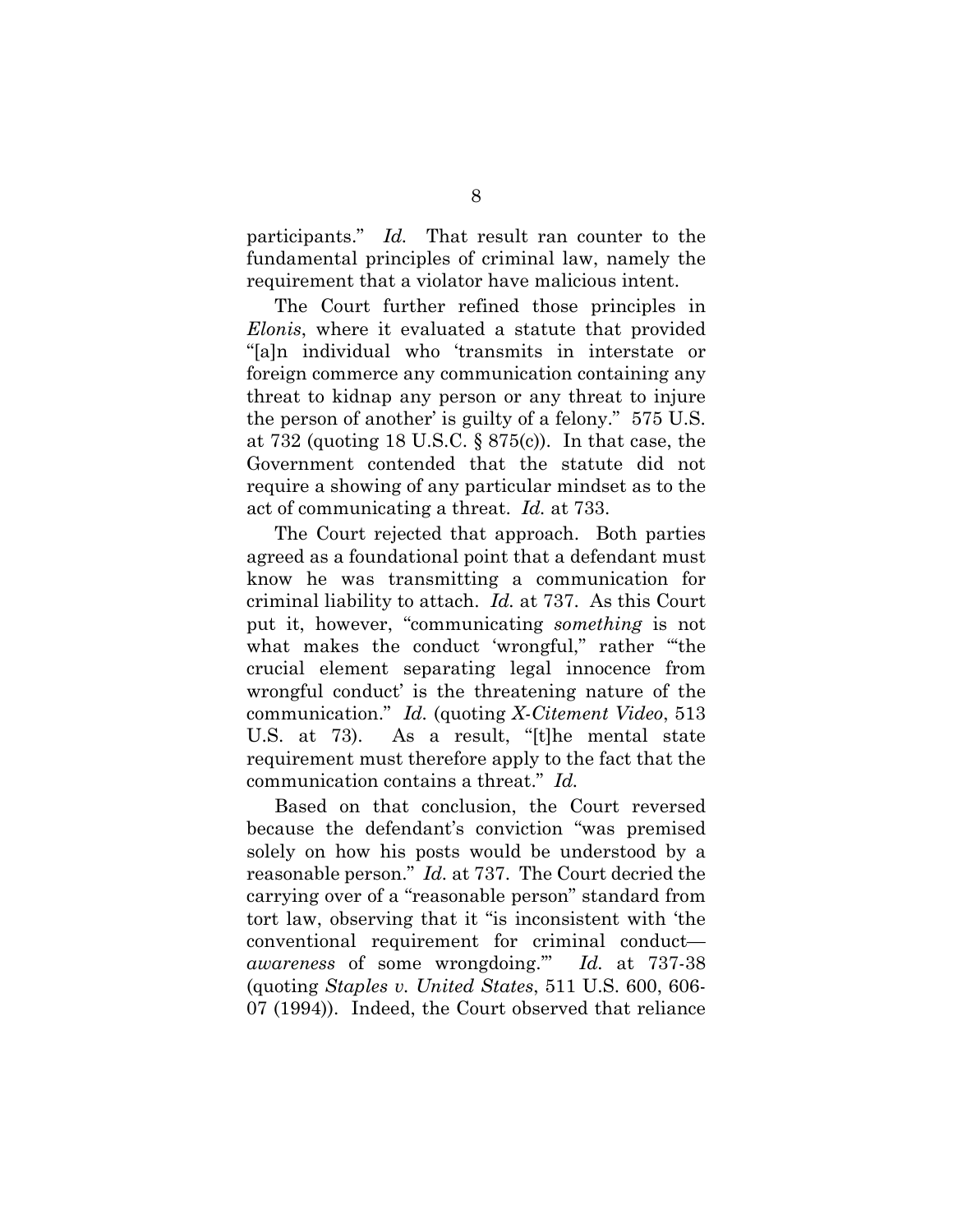on a reasonable person standard, "regardless of what the defendant thinks[,] 'reduces culpability on the allimportant element of the crime to negligence,' and we 'have long been reluctant to infer that a negligence standard was intended in criminal statutes.'" *Id.* at 738 (first quoting *United States v. Jeffries*, 692 F.3d 473, 484 (6th Cir. 2012) (Sutton, J., dubitante); and then quoting *Rogers v. United States*, 422 U.S. 35, 47 (1975) (Marshall, J., concurring)).

And, although the Government attempted to reframe its standard as something more than mere negligence, the Court was not persuaded. The Government "emphasiz[ed] that its approach would require proof that a defendant 'comprehended [the] contents and context' of the communication." *Id.* at 738 (alteration in original) (quoting *Elonis* United States Br. 29, 2014 WL 4895283). The Court observed that was nothing more than a negligence standard, which was insufficient to establish federal criminal liability: [The defendant] can be convicted, the Government contends, if he himself knew the contents and context of his posts, and a reasonable person would have recognized that the posts would be read as genuine threats. That is a negligence standard." *Id.* at 739. That reliance on a negligence standard was insufficient in the Court's view to impose *criminal* liability.

2. These bedrock principles of criminal law point to a clear answer in this case—a defendant-physician violates Section 841(a)(1) only when he or she dispenses a controlled substance without a subjective good faith medical purpose. Under *Liparota* and *Elonis*, where otherwise innocent conduct is at issue, a court should focus on the mens rea as to the element or act that separates *innocent* conduct from *criminal*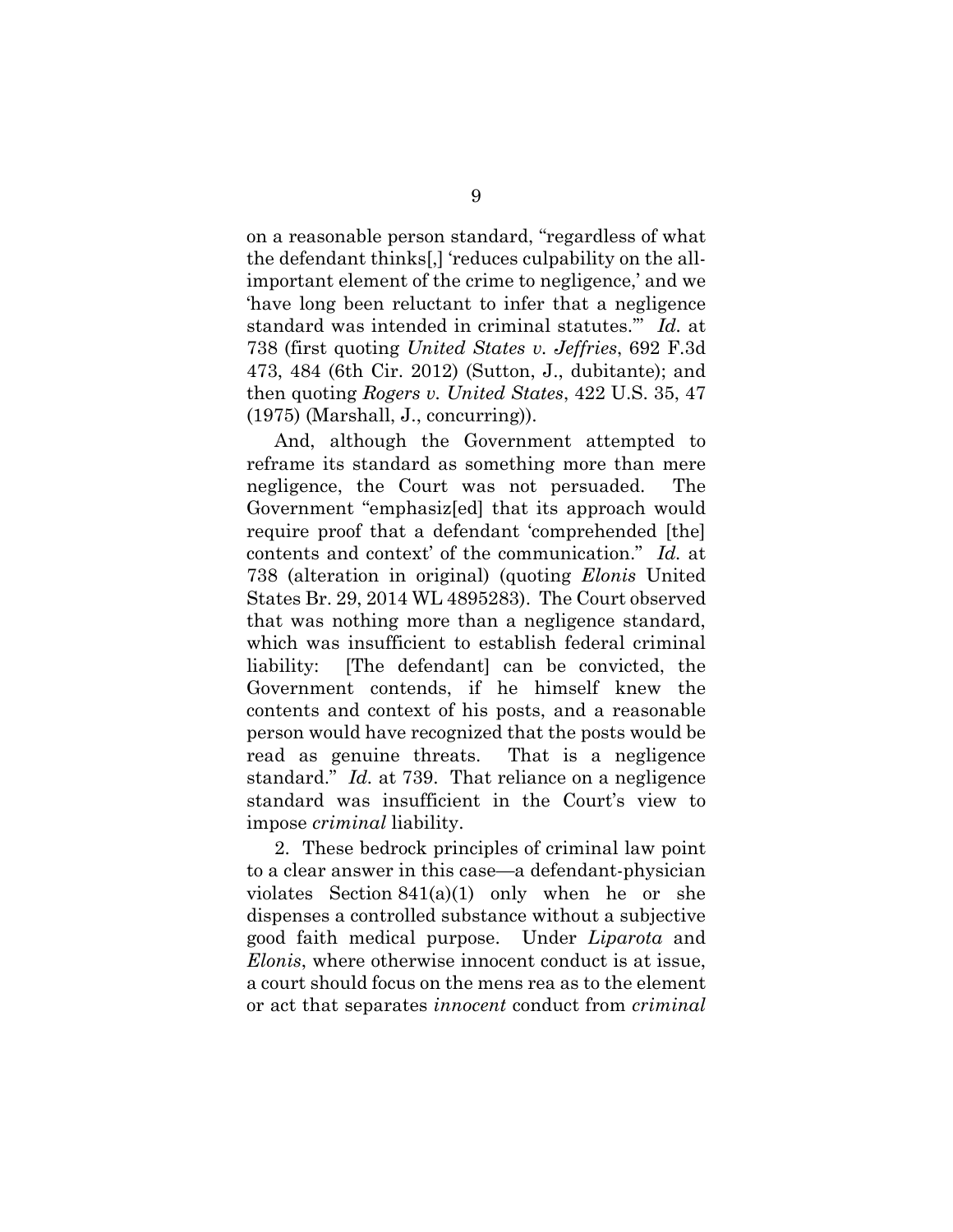conduct. *See Liparota*, 471 U.S. at 425-26; *Elonis*, 575 U.S. at 737. And, as to that element or act, a mens rea of negligence is not sufficient to impose criminal liability. *Elonis*, 575 U.S. at 737-38.

The statute at issue here provides: "Except as authorized by this subchapter, it shall be unlawful for any person *knowingly or intentionally* . . . to manufacture, distribute, or dispense, or possess with intent to manufacture, distribute, or dispense, a controlled substance."  $21$  U.S.C.  $§ 841(a)(1)$ (emphasis added). Under the subchapter, persons who have registered with the Attorney General are authorized to dispense controlled substances "to the extent authorized by their registration." *Id.* § 822(b). To define that offense as to physicians who routinely dispense controlled substances as part of their professional duties, courts have looked to 21 C.F.R. § 1306.04(a), which provides that, for "[a] prescription for a controlled substance to be effective[,] [it] must be issued for a legitimate medical purpose by an individual practitioner acting in the usual course of his professional practice." The phrase "legitimate medical purpose . . . in the usual course of his professional practice" has no statutory or regulatory definition. *See United States v. Birbragher*, 603 F.3d 478, 485 (6th Cir. 2010) (citation omitted).

Under Section 841(a)(1), what separates otherwise innocent conduct from "wrongful conduct' is the" knowing or intentional dispensing of a controlled substance without a "legitimate medical purpose." *See Elonis*, 575 U.S. at 737 (citation omitted). As a result, a defendant-physician's mens rea *as to legitimate medical purpose* is determinative of criminal liability.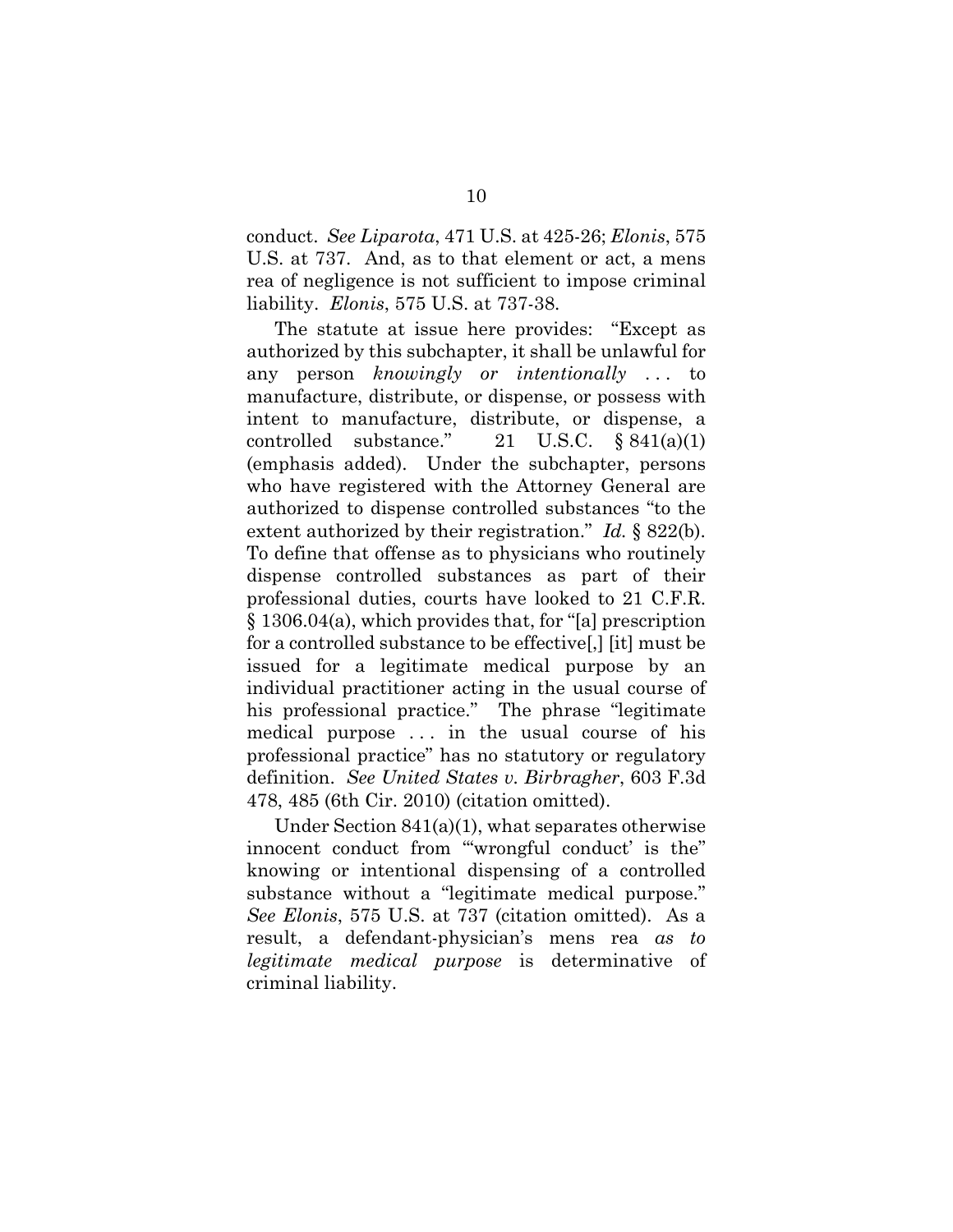And, in accordance with this Court's holding in *Elonis*, a negligence standard, *i.e.* a reasonable person standard (or reasonable physician standard), should not be considered sufficient to establish criminal liability. Yet, punishing a physician for violating "generally accepted medical practice" does just that by punishing mere medical negligence.3 In contrast, a standard that provides a physician cannot be convicted under Section 841(a)(1) unless he or she acts without a subjective good faith medical purpose properly focuses the inquiry on a physician's criminal intent and fully accords with the Court's treatment of Section 2024(b)(1) in *Liparota* and Section 875(c) in *Elonis*. 4

 <sup>3</sup> Of course, physicians may be held liable in civil proceedings, where a showing of negligence can be sufficient for liability. Additionally, State bodies possess the authority to regulate medical practice under their reserved police powers. *See* Br. of Amici Curiae Professors of Health Law & Policy in Supp. of Pet'r 15-25, *Ruan v. United States*, No. 20-1410 (May 7, 2021).

<sup>4</sup> To the extent this Court concludes that the statute or regulation is ambiguous as to the mens rea required for the "legitimate medical purpose . . . acting in the usual course of his professional practice" element because the regulation does not include a mens rea requirement, it should apply the rule of lenity and construe the statute and regulation in favor of petitionerphysicians. Any "ambiguity concerning the ambit of criminal statutes should be resolved in favor of lenity." *Liparota*, 471 U.S. at 427 (quoting *Rewis v. United States*, 401 U.S. 808, 812 (1971)). In cases where physicians face decades of imprisonment for dispensing prescriptions (a routine part of a physician's obligation as a medical professional and part of their ethical obligations to alleviate suffering, described *infra* at 13-15), the rule of lenity counsels in favor of requiring a showing of malicious intent to avoid criminalizing innocent or merely negligent conduct. And the statute, to the extent it is ambiguous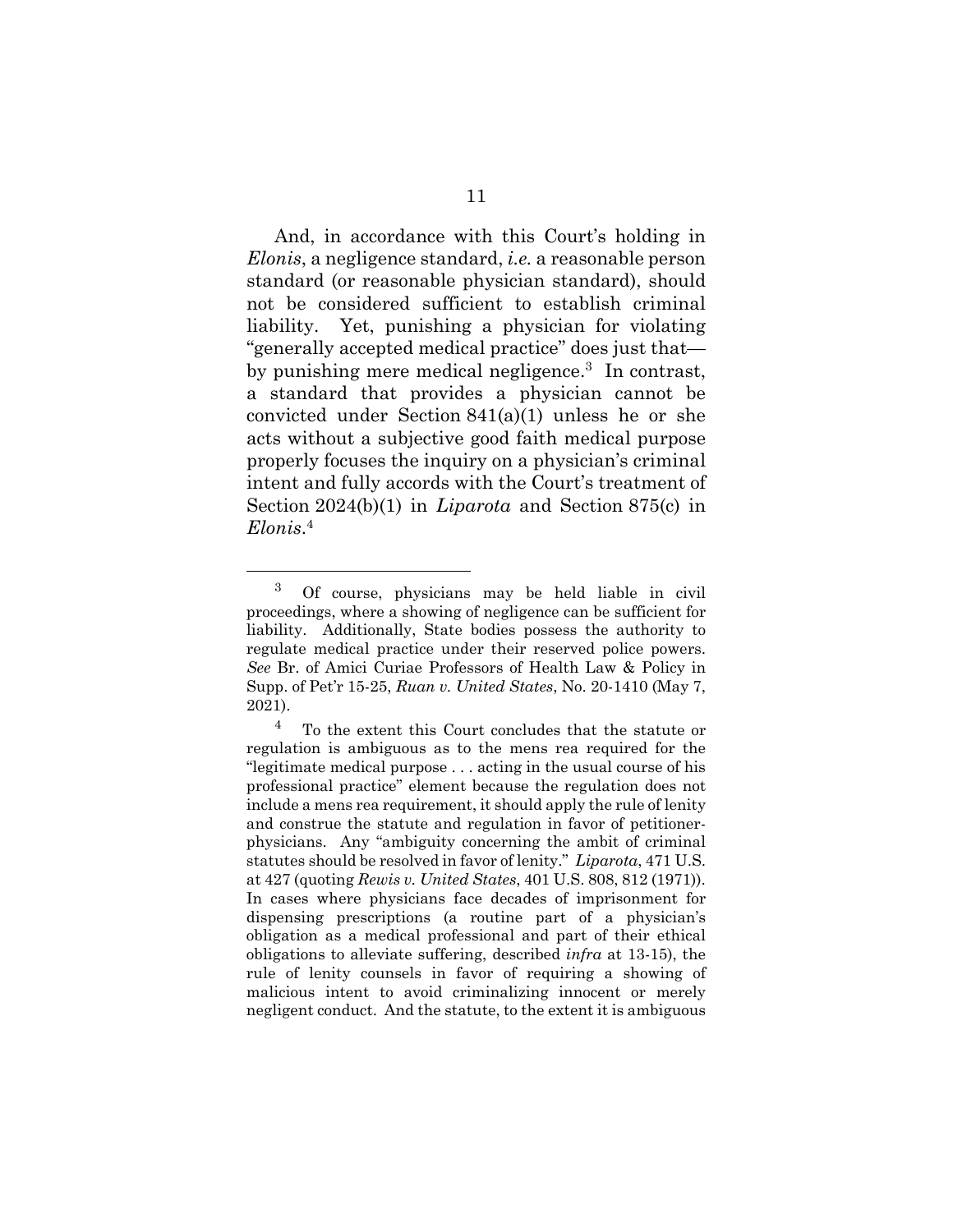Courts that have accepted a subjective good faith standard recognize the wisdom of this approach. Echoing this Court's admonition in *Liparota* that a defendant must act intentionally as to the element that separates otherwise innocent conduct from criminal conduct, the Ninth Circuit has held "that a practitioner who acts outside the usual course of professional practice may be convicted under [Section] 841(a) only if he does so intentionally." *Feingold*, 454 F.3d at 1007-08. Because "a practitioner's distribution of controlled substances becomes illegal only by virtue of the fact that his actions are 'outside the usual course of professional practice,' it follows that the practitioner must have deliberately acted in this fashion in order for him to be convicted of a crime." *Id.* (quoting *United States v. Moore*, 423 U.S. 122, 124 (1975)); *see also United States v. Rosenberg*, 515 F.2d 190, 197 (9th Cir. 1975) (holding "the jury [must] look into [a practitioner's] mind to determine whether he prescribed the pills for what he thought was a medical purpose or whether he was passing out the pills to anyone who asked for them").

The First Circuit has recognized that a subjective good faith standard is similarly necessary to distinguish medical negligence from malicious intent. *See Sabean*, 885 F.3d at 45 ("Because good faith is a defense to criminal charges under Section 841(a) but not to civil liability for medical malpractice, 'inclusion of a good faith instruction is . . . a plainspoken method of explaining to the jury a critical difference between

l

as applied to physicians, clearly points in favor of requiring a knowing and intentional violation for criminal liability to attach. 21 U.S.C. § 841(a)(1).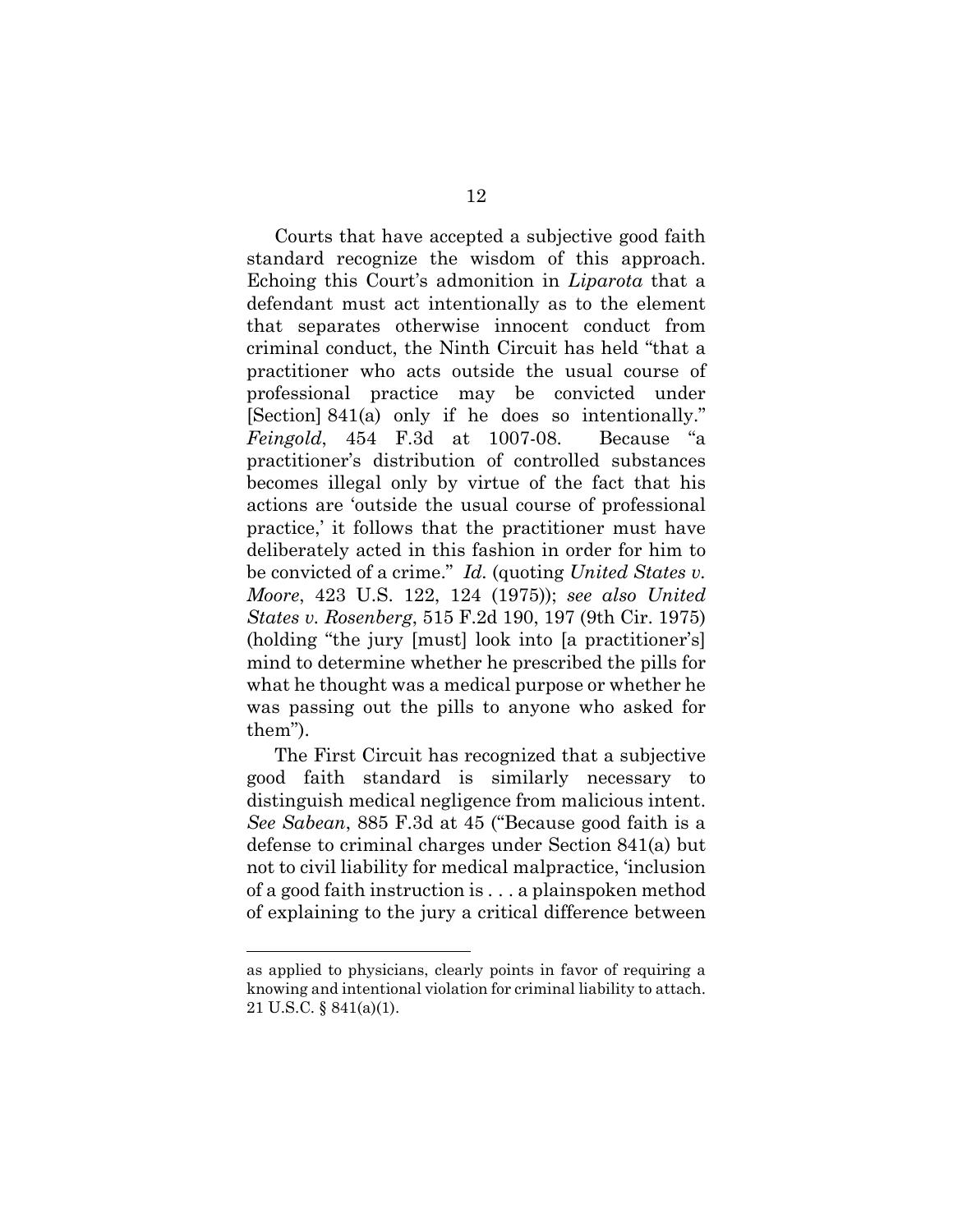the two standards.'" (quoting *United States v. Smith*, 573 F.3d 639, 650 (8th Cir. 2009))); *see also Kohli*, 847 F.3d at 490 ("In other words, the evidence must how that the physician not only intentionally distributed drugs, but that he intentionally 'act[ed] as a pusher rather than a medical professional.'" (quoting *United States v. Chube*, 538 F.3d 693, 698 (7th Cir. 2008))).

In contrast, under the Eleventh Circuit's approach, "whether the [physician] had a good faith belief that he dispensed a controlled substance in the usual course of his professional practice *is irrelevant*." *Enmon*, 686 F. App'x at 773, 779 (emphasis added) (affirming conviction where jury instruction quoted was used). Under that formulation, a physician who believes he or she is acting in accordance with generally accepted medical principles, however those are defined, could nonetheless be subject to criminal liability and lengthy imprisonment. That approach runs headlong into this Court's decision in *Elonis*. In the context of a criminal statute, the *intent* and *subjective beliefs* of the defendant are precisely what matter.

3. The issue of subjective belief is even more important in light of physicians' ethical duties and the ever-advancing nature of medicine. As this Court has made clear, "[t]he statute and our case law amply support the conclusion that Congress regulates medical practice insofar as it bars doctors from using their prescription-writing powers as a means to engage in illicit drug dealing and trafficking as conventionally understood. Beyond this, however, the statute manifests no intent to regulate the practice of medicine generally." *Gonzalez v. Oregon*, 546 U.S. 243, 269-70 (2006).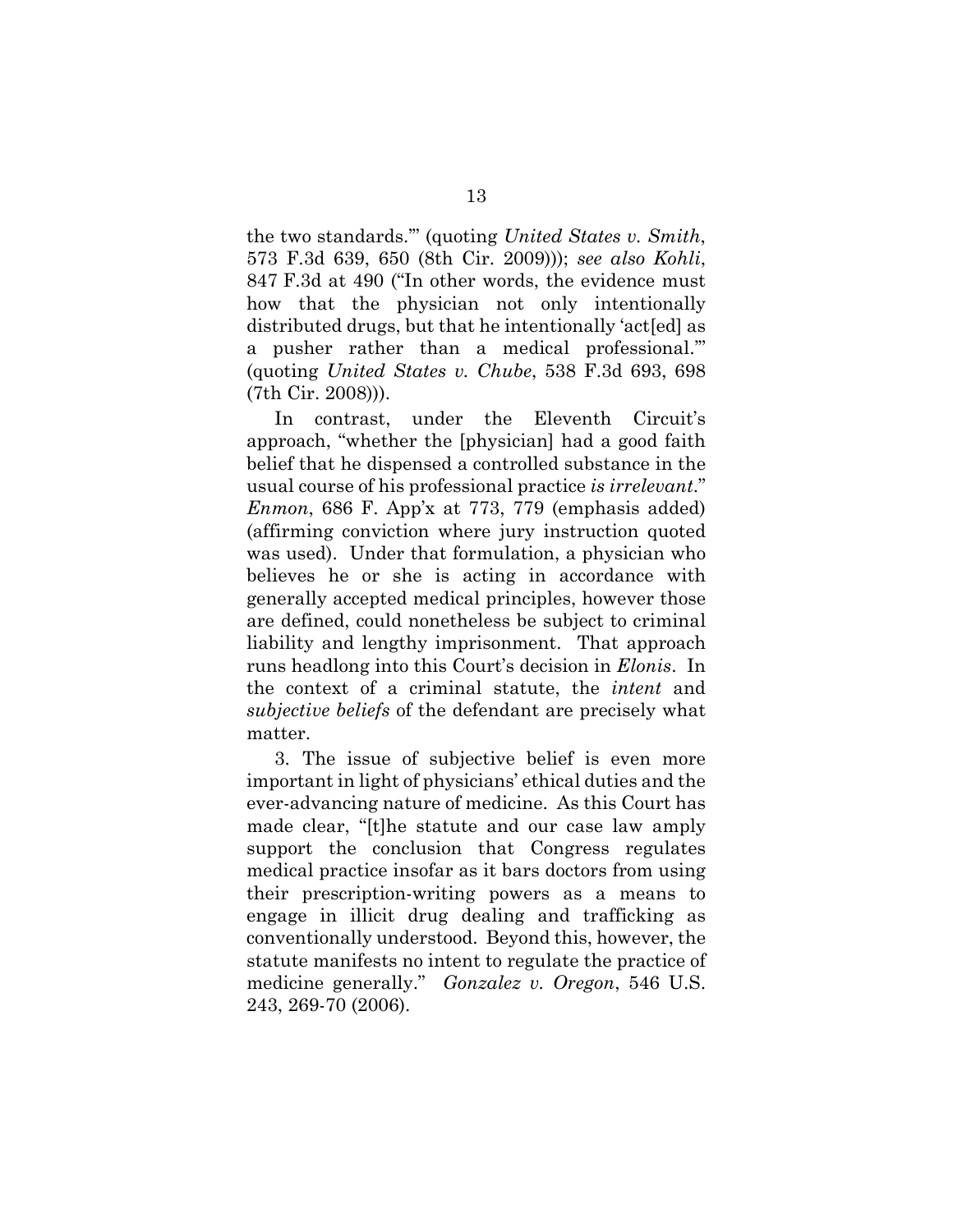A standard that is bound to "generally accepted practice" and objective belief punishes physicians who may act outside of that practice to serve the best interests of their patients (as they are ethically bound to do). American Medical Association ("AMA"), Patient-Physician Relationships: Code of Medical Ethics Opinion 1.1.1., https://www.amaassn.org/delivering-care/ethics/patient-physicianrelationships (last visited Dec. 23, 2021). The physician-patient relationship *requires* physicians to "place patients' welfare above the physician's own self-interest or obligations to others" and "to advocate for their patients' welfare." *Id.*

Physicians' ethical duties to patients include alleviating suffering and providing pain relief where appropriate. *Id.*; *see also* Kate M. Nicholson & Deborah Hellman, *Opioid Prescribing and the Ethical Duty to* Do No Harm, 46 Am. J. L. & Med. 297, 299 (2020) ("Relief from suffering is a central duty of physicians, and by all measures, pain remains undertreated."). According to estimates, "50 million Americans suffer from persistent, daily, or near daily pain; 40 million report severe pain, and nearly 20 million have pain that is effectively disabling." *Id.* Physicians are under an obligation to provide treatment to those individuals and, arguably, *cannot* in accordance with their ethical duties to patients refuse to prescribe controlled substances to patients suffering from debilitating pain.

In some cases, physicians may need to go outside of "generally accepted medical practice" in order to fulfill their ethical obligations to provide treatment and alleviate suffering. That is not a practice this society should discourage. Physicians should not be forced to choose between their ethical obligations to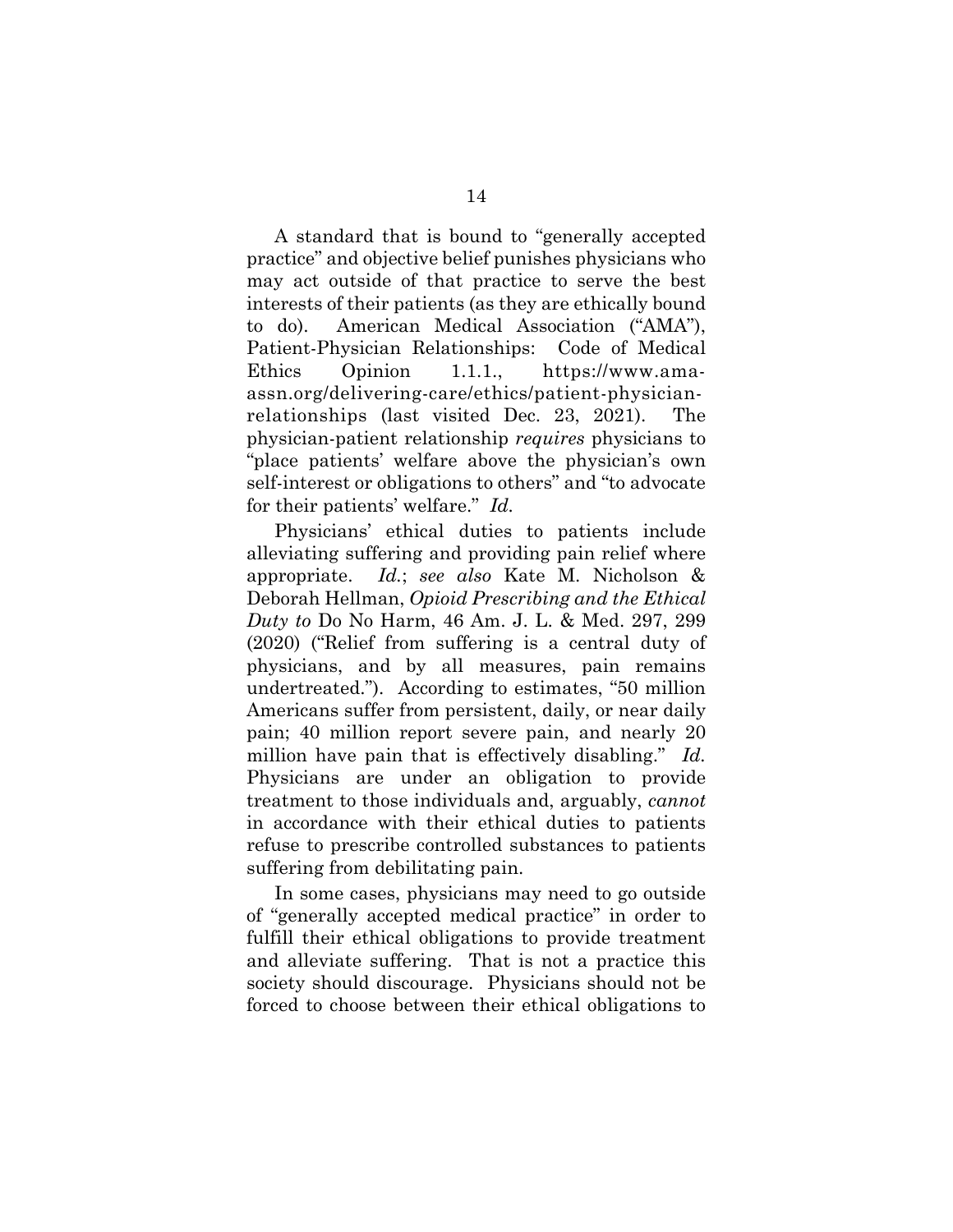their patients and the risk of imprisonment where they harbor a good faith belief that their dispensing is for a legitimate medical purpose.5

Criminalizing physicians who have transgressed the "generally accepted" bounds of practice while acting in their patients' best interests also risks impeding the advancement of medical treatment. Developments in medicine have often been driven by those on the vanguard of practice. As Amici Curiae Professors of Health Law and Policy discussed at the certiorari stage, "[t]he dark side of standard of care as a proxy in criminal prescribing cases is that fear of scrutiny pushes practitioners solidly to the 'safe middle,' at least for the practitioner, where adoption of new practices dies." Br. of Amici Curiae Professors of Health Law & Policy in Supp. of Pet'r 12, *Ruan v. United States*, No. 20-1410 (May 7, 2021). By criminalizing physicians who dare to stray from the middle-of-the-pack, the Government's urged approach risks stymieing future medical advances. That runs counter to this Court's precedent, which has long recognized that criminal law should not be interpreted so as to discourage beneficial conduct and create socially undesirable results. *Cf. United States v. U.S. Gypsum Co.*, 438 U.S. 422, 441 (1978) (expressing concern in the antitrust context that

 <sup>5</sup> Of course, in our Federalist system, States have a legitimate interest in regulating the practice of medicine within their borders and may impose limitations on particular treatments pursuant to those interests. *See Whalen v. Roe*, 429 U.S. 589, 603 n.30 (1977) (noting it is "well settled that the State has broad police powers in regulating the administration of drugs by the health professions"). Federal criminal law, however, is not the appropriate mechanism to impose such limitations.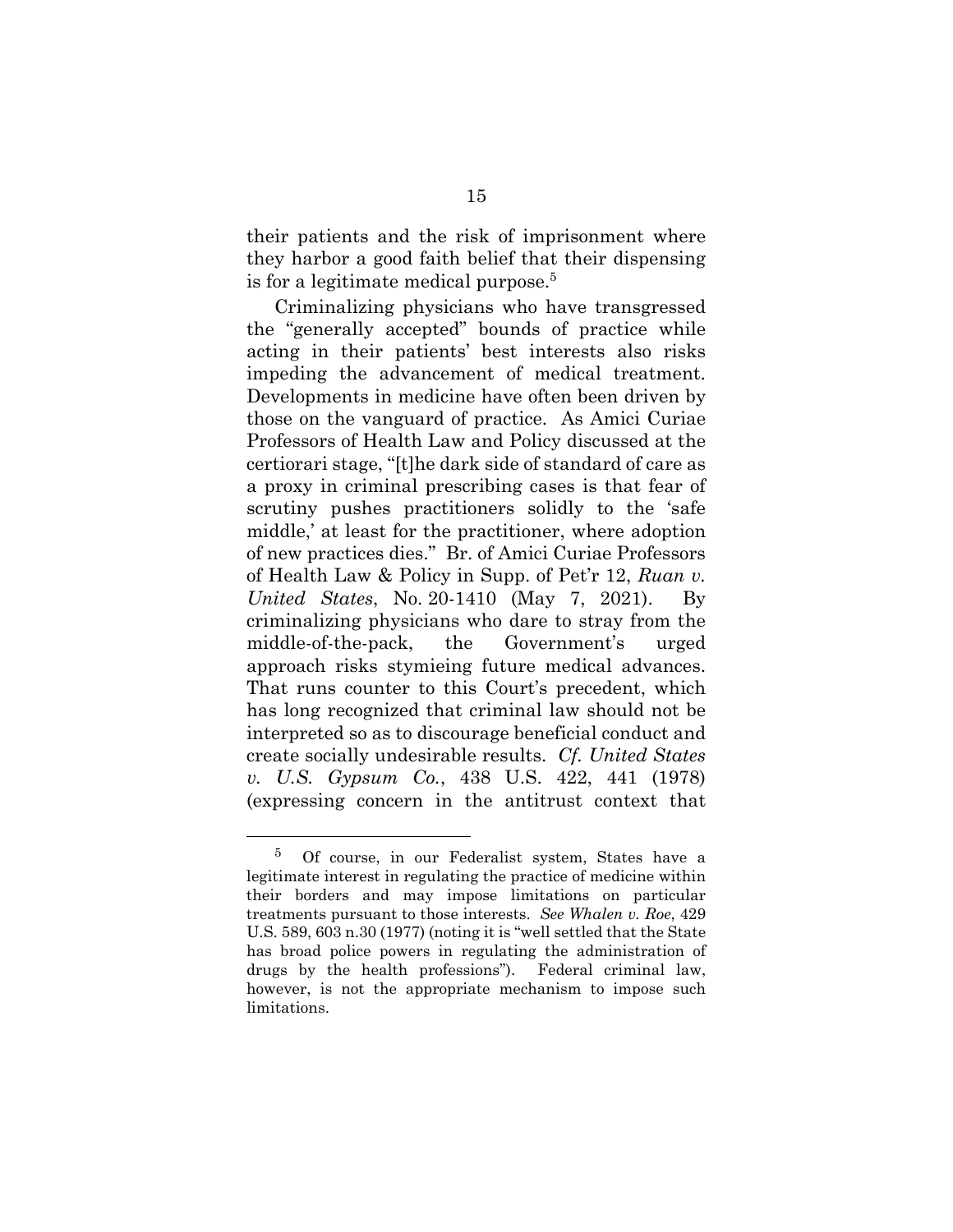criminalization could raise the "distinct possibility of overdeterrence; salutary and procompetitive conduct lying close to the borderline of impermissible conduct might be shunned by businessmen who chose to be excessively cautious in the face of uncertainty regarding possible exposure to criminal punishment for even a good-faith error of judgment"); *United States v. Feola*, 420 U.S. 671, 678-79 & n.14 (1975) ("Were knowledge not required in obstruction of justice offenses described by these terms, wholly innocent (or even socially desirable) behavior could be transformed into a felony by the wholly fortuitous circumstance of the concealed identity of the person resisted." (quoting *United States v. Fernandez*, 497 F.2d 730, 744 (9th Cir. 1974) (Hufstedler, J., concurring))).

4. Notwithstanding this Court's longstanding requirement that malicious intent be shown for criminal liability to attach and the wisdom of that approach when criminalizing conduct that is an everyday part of physicians' professional and ethical duties, the Government may argue that Section  $841(a)(1)$  is nonetheless akin to a strict liability statute. Although a small range of offenses are exempt from the broad principle that malicious intent is required (so-called "public welfare offenses" or "regulatory offenses"), this Court should not expand that category to encompass Section 841(a)(1) as applied to physicians because (1) Congress has provided a general mens rea requirement and (2) the penalties for violation of the Controlled Substances Act are severe.

In a small subset of cases, this Court has "understood Congress to impose a form of strict criminal liability through statutes that do not require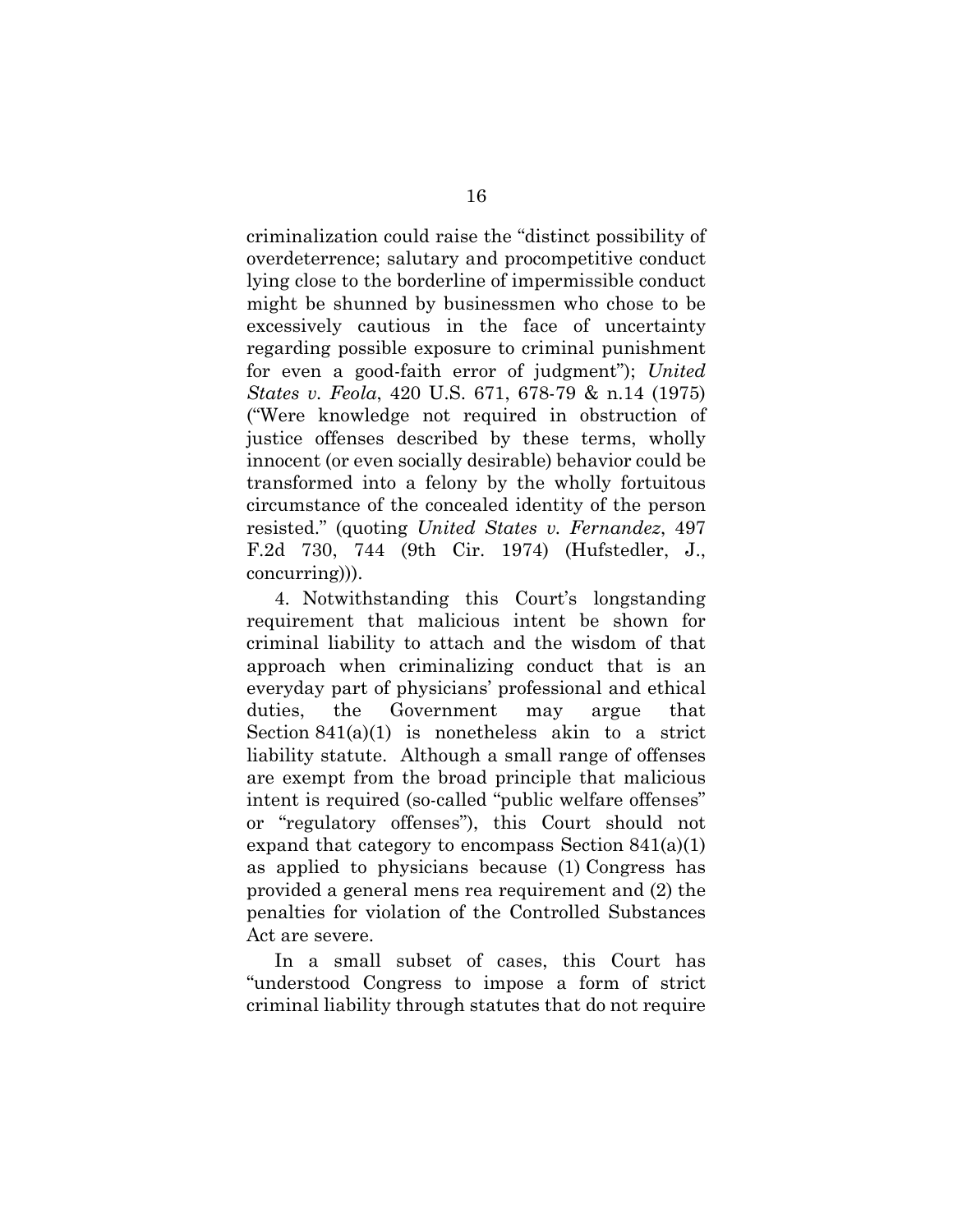the defendant to know the facts that make his conduct illegal." *Staples v. United States*, 511 U.S. 600, 606 (1994). But importantly, the statutes there were *silent* on mens rea. *Id.* at 606-07. By contrast here, the statute evinces an intent by Congress to require knowing or intentional conduct. 21 U.S.C. § 841(a)(1). Given that Congress was not wholly silent on the mens rea required, this Court should avoid construing a violation as a public welfare offense.

In any event, the severity of the penalties under the Act counsels against construing this as a public welfare offense and in favor of requiring a showing of malicious intent.Convictions under Section 841(a)(1) are felonies and carry lengthy terms of imprisonment. *See* 21 U.S.C. § 841(b). The convictions at issue here, concerning the dispensing of Schedule II and Schedule III narcotics, carry terms of potential imprisonment of up to 20 and 15 years, respectively. *Id.* That potential sentence accrues for each act of dispensing, which a physician may do hundreds of times a year. Those harsh penalties further buttress the need for this Court to weigh in and conclude that the statute requires more than negligent medical conduct by a doctor to permit conviction. *See U.S. Gypsum Co.*, 438 U.S. at 442 n.18 (imprisonment of up to three years counsels against construing statute as a strict-liability crime); *see also Rehaif*, 139 S. Ct. at 2197 (potential penalty of 10 years' imprisonment weighs against discarding the presumption requiring a showing of malicious intent); *United States v. Wulff*, 758 F.2d 1121, 1125 (6th Cir. 1985) (imprisonment of up to two years advises against construing statute as strict liability).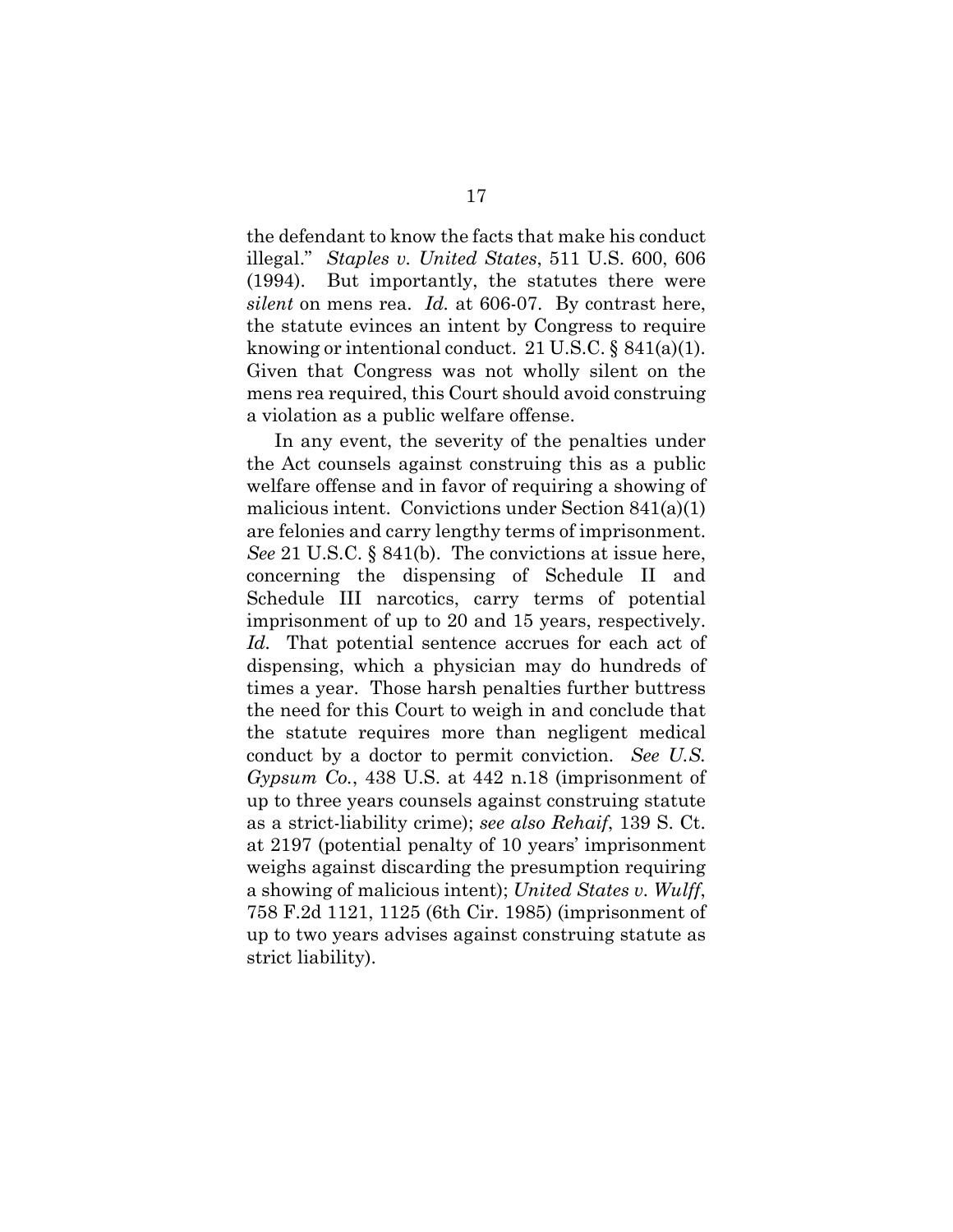### **II. THE VAGUENESS OF SECTION 841(A)(1) AND 21 C.F.R. § 1306.04(A) PROVIDE ADDITIONAL SUPPORT FOR REQUIRING A GOOD FAITH MEDICAL PURPOSE STANDARD**

Applying a subjective good faith medical purpose standard would also help alleviate vagueness concerns.

"The Fifth Amendment provides that '[n]o person shall . . . be deprived of life, liberty, or property, without due process of law." *Johnson v. United States*, 576 U.S. 591, 595 (2015) (alterations in original) (quoting U.S. Const. amend. V). This Court's "cases establish that the Government violates this guarantee by taking away someone's life, liberty, or property under a criminal law so vague that it fails to give ordinary people fair notice of the conduct it punishes, or so standardless it invites arbitrary enforcement." *Id.*; *see also Skilling v. United States*, 561 U.S. 358, 412 (2010) ("[T]he void-for-vagueness doctrine addresses concerns about (1) fair notice and (2) arbitrary and discriminatory prosecutions."); *City of Chicago v. Morales*, 527 U.S. 41, 56 (1999) ("Vagueness may invalidate a criminal law for either of two independent reasons.').

Under the Eleventh Circuit's construction of the statute and regulation, both of those concerns are present in spades. As this Court has previously recognized, to avoid "the due process concerns underlying the vagueness doctrine," the Court may draw limitations not explicitly found in a criminal statute. *See Skilling*, 561 U.S. at 408-09; *id.* at 406 ("It has long been our practice, however, before striking a federal statute as impermissibly vague, to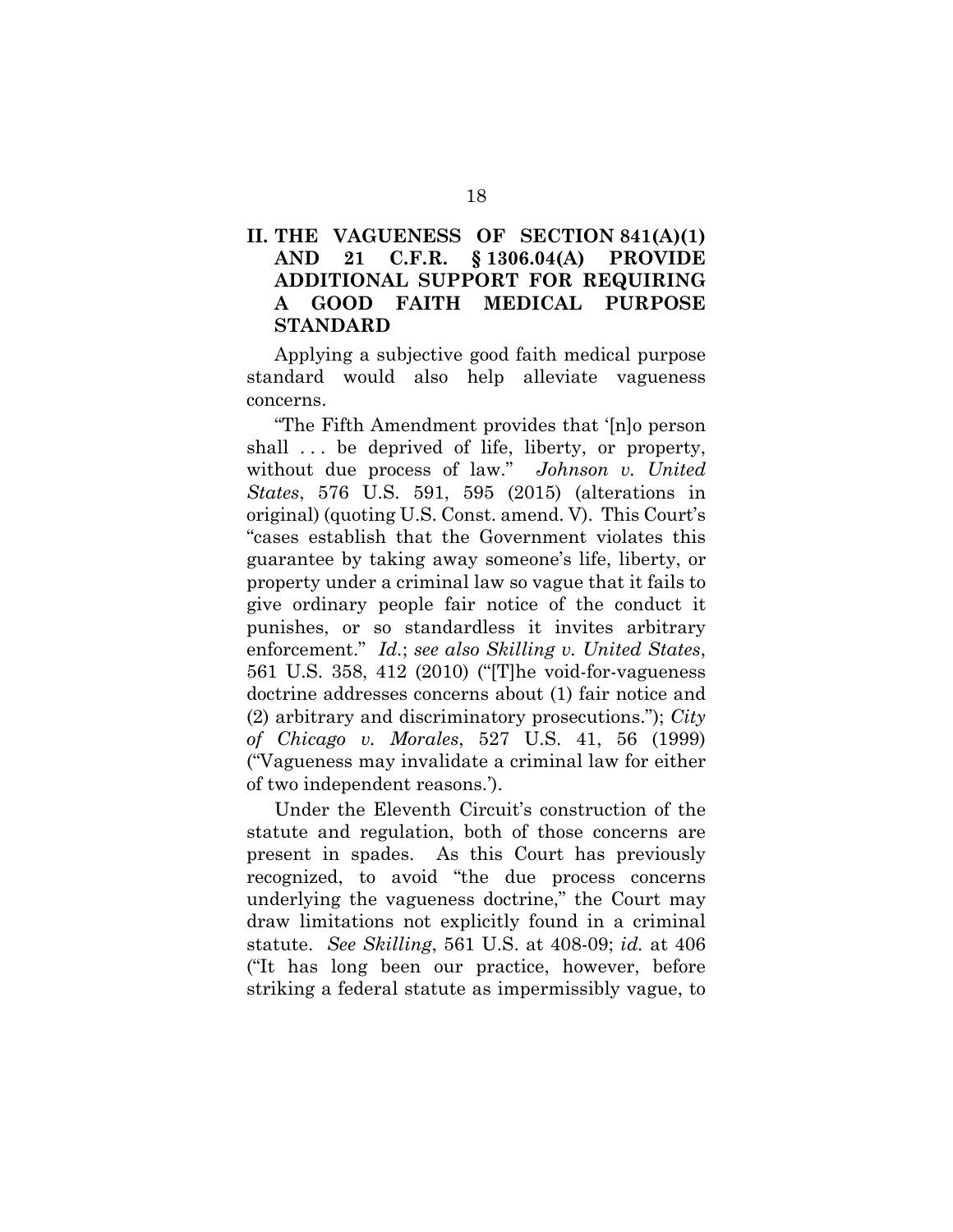consider whether the prescription is amenable to a limiting construction."). To the extent the Court concludes that a good faith medical purpose standard is not provided for explicitly, it should interpret any ambiguities to authorize one in light of the statute's and regulation's vague natures.

### **A. The Statute And Regulation's Lack Of Clear Guidelines Presents Grave Notice Concerns**

"Perhaps the most basic of due process's customary protections is the demand of fair notice." *Sessions v. Dimaya*, 138 S. Ct. 1204, 1225 (2018) (Gorsuch, J., concurring in part and concurring in the judgment). "[T]he purpose of the fair notice requirement is to enable the ordinary citizen to conform his or her conduct to the law." *City of Chicago*, 527 U.S. at 58. The statutory and regulatory scheme as interpreted by the Eleventh Circuit fails to provide that clear guidance.

As mentioned *supra* at 10, the phrase "legitimate medical purpose . . . in the usual course of his professional practice" has no statutory or regulatory definition (in fact, it is not mentioned in the statutory provision at all). *See United States v. Birbragher*, 603 F.3d 478, 485 (6th Cir. 2010). Courts have regularly acknowledged the lack of substance in those terms. *See, e.g.*, *United States v. Singh*, 54 F.3d 1182, 1187 (4th Cir. 1995) ("[T]here are no specific guidelines concerning what is required to support a conclusion that an accused acted outside the usual course of professional practice." (quoting *United States v. August*, 984 F.2d 705, 713 (6th Cir. 1992)); *Sabean*, 885 F.3d at 46 ("There is no pat formula describing what proof is required to ground a finding that a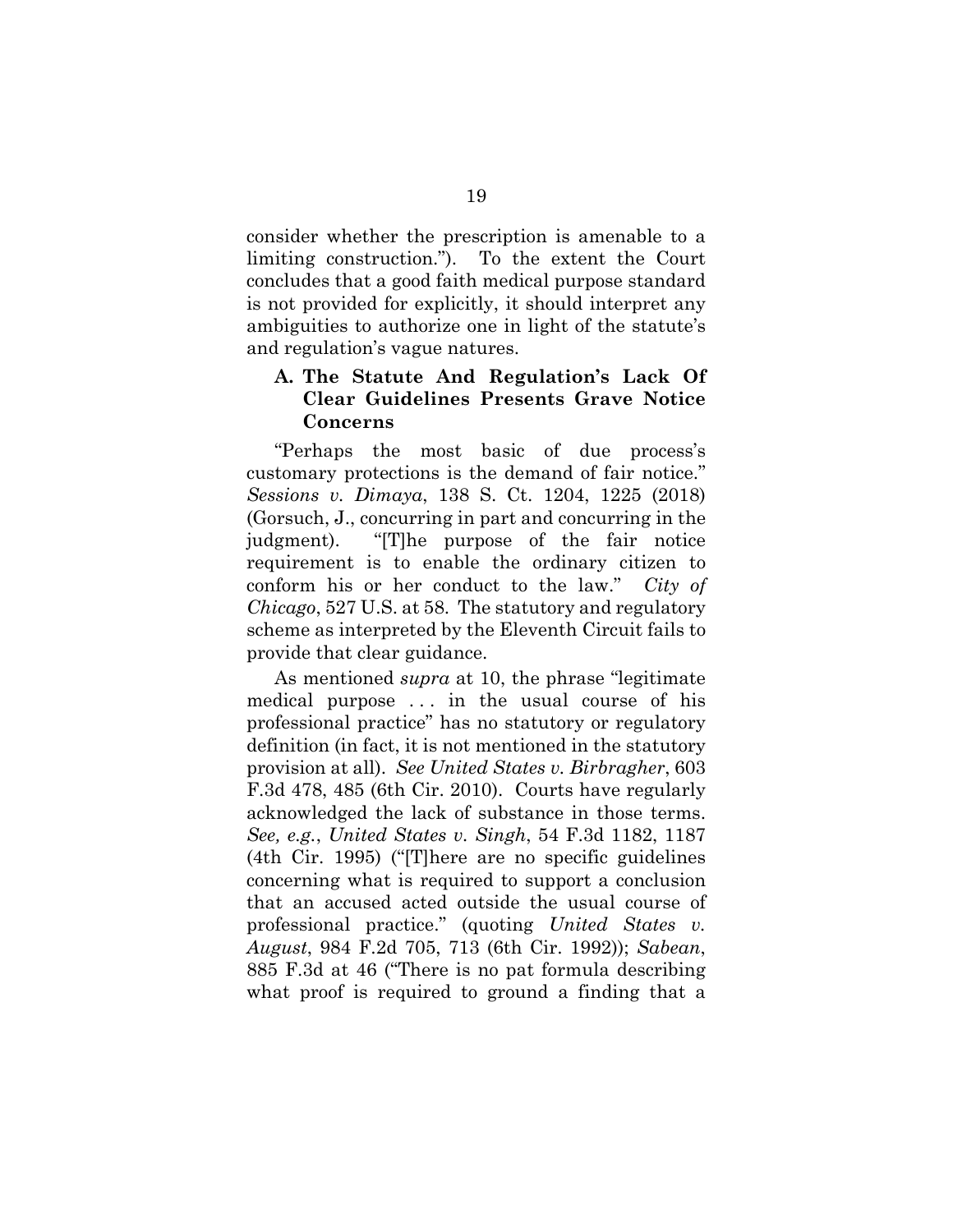defendant acted outside the usual course of professional practice."). The Eleventh Circuit, however, has essentially distilled the inquiry into whether a physician's prescription is consistent with "medical practice generally recognized and accepted." *United States v. Merrill*, 513 F.3d 1293, 1306 (11th Cir. 2008) (quoting *United States v. Williams*, 445 F.3d 1302, 1309 (11th Cir. 2006)). That approach results in significant fair notice problems for physicians.

1. Specifically, "medical practice generally recognized and accepted" is not susceptible to a precise definition, depriving physicians of adequate advance notice of what types of dispensing conduct will be deemed criminal.

There is no consensus within the medical field over what constitutes appropriate treatment. The recent divergence between recent federal recommendations and the American Medical Association's ("AMA") views exemplifies that point. In 2016, the Centers for Disease Control and Prevention ("CDC") issued its first national guidelines that concerned opioid prescriptions and addressed: (1) "when to initiate or continue opioids for chronic pain"; (2) "opioid selection, dosage, duration, follow-up, and discontinuation"; and (3) "assessing risk and ... harms of opioid use." Deborah Dowell, Tamara M. Haegerich, & Roger Chou, *CDC Guideline for Prescribing Opioids for Chronic Pain—United States, 2016*, Morbidity and Mortality Weekly Report (Mar. 18, 2016), https://www.cdc.gov/mmwr/volumes/65/rr/ rr6501e1.htm.

Those guidelines were disputed by the very organization, the AMA, on which courts sometimes rely for the applicable medical standard in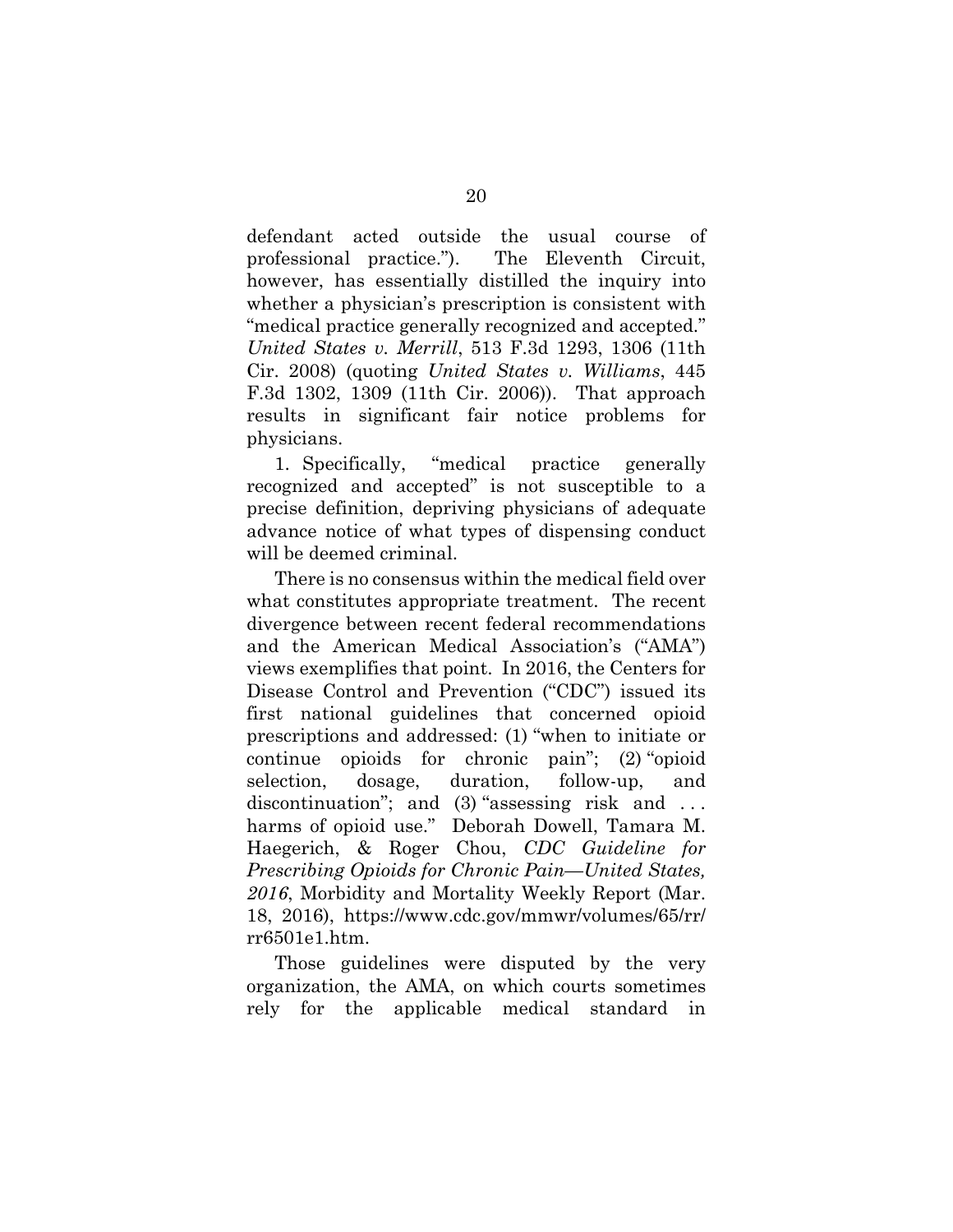Section  $841(a)(1)$  cases involving physicians.<sup>6</sup> Specifically, in November 2018, the AMA criticized the CDC guidelines, particularly the guidelines regarding the maximum recommended opioid dose. *See* Julia B. MacDonald, *"Do No Harm or Injustice to Them": Indicting and Convicting Physicians for Controlled Substance Distribution in the Age of the Opioid Crisis*, 72 Me. L. Rev. 197, 221 (2020), https://digitalcommons.mainelaw.maine.edu/cgi/ viewcontent.cgi?article=1730&context=mlr (noting that "[t]he AMA resolved that 'some patients with acute or chronic pain can benefit from taking opioids at greater dosages than recommended by the CDC Guidelines for Prescribing Opioids for chronic pain and that such care may be medically necessary and appropriate" (citation omitted)). The AMA also stated that the CDC guidelines should not be utilized "as anything more than guidance, and physicians should not be subject to professional discipline, . . . criminal prosecution, civil liability, or other penalties . . . solely for prescribing opioids at a quantitative level above the MME thresholds found in the CDC Guidelines." *Id.* (citation omitted).

Further complicating matters, the norms of medical practice are ever-shifting and ever-evolving. *See* Diane E. Hoffman, *Treating Pain v. Reducing Drug Diversion and Abuse: Recalibrating the Balance* 

 <sup>6</sup> The Government has been permitted to call experts to testify as to the standard of care for physicians, including those outlined in the AMA's guidelines. *See United States v. Hoffman,*  No. 06-CR-66-P-S, 2006 WL 3691487, at \*3 (D. Me. Dec. 12, 2006)*; see also* Order on Def.'s Mot. in Limine to Exclude Certain Testimony of Gary Hatfield, M.D. 2-3*, United States v. Sabean*, No. 2:15-cr-00175-GZS (D. Me. Oct. 18, 2016), ECF No. 94 (permitting witness to testify as to the AMA Ethical Guidelines).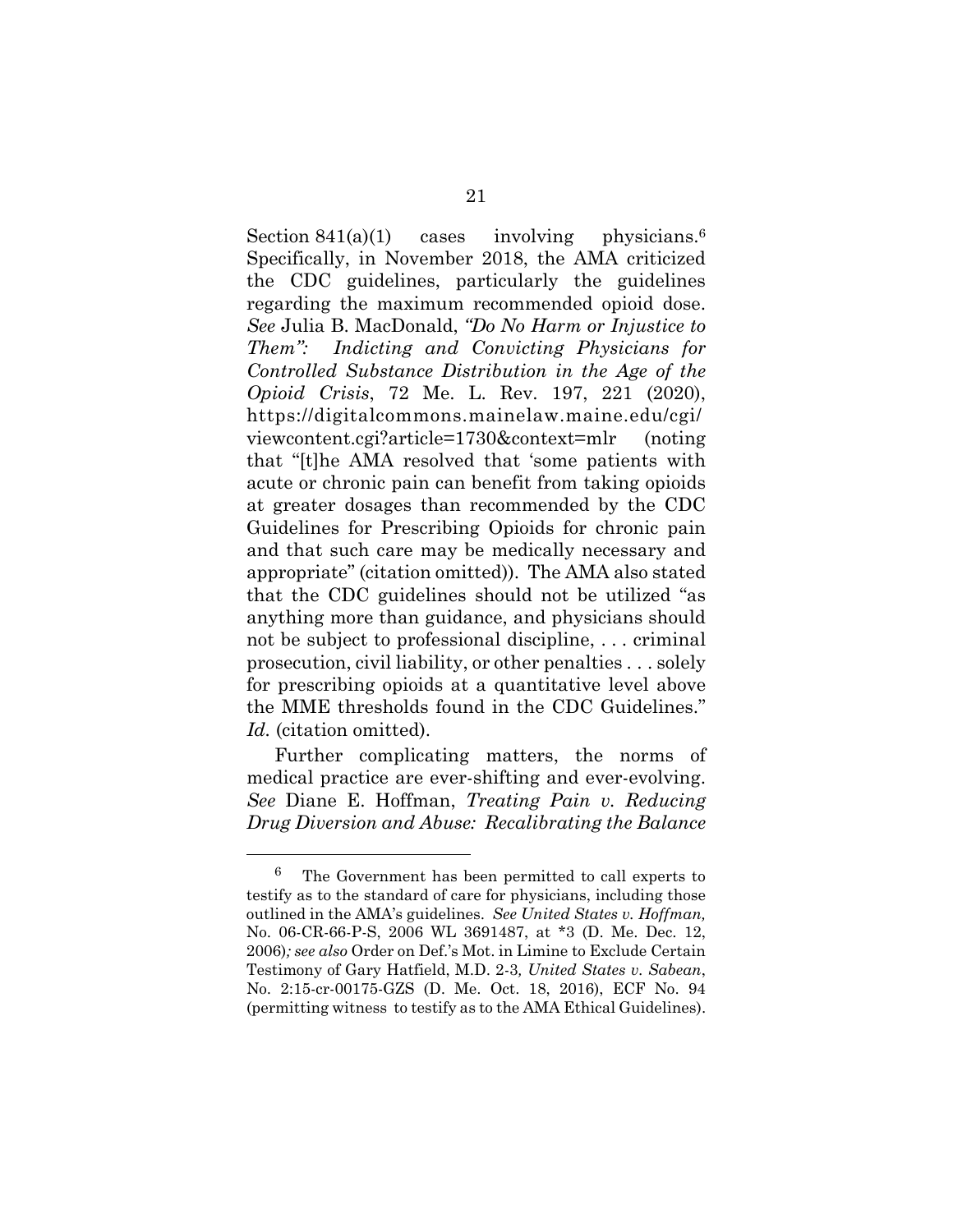*in our Drug Control Laws and Policies*, 1 St. Louis U.. J. Health Care L. & Pol'y 231, 274, 291 (2008), https://www.slu.edu/law/academics/journals/ health-law-policy/pdfs/issues/v1-i2/hoffmann\_article.pdf (noting that courts have struggled with these undefined concepts and that the standard today is arguably vaguer than it was thirty years ago given the current state of medicine); MacDonald, *supra*, at 222 ("Given the debate within the medical community as to the standard of care for opioid prescriptions, the without a legitimate medical purpose element seems nearly impossible to define, much less to disprove.").7 Given the lack of consensus and ever-changing norms, physicians are left without adequate guidance when "medical practice generally recognized and accepted" is used as the benchmark.

2. Indeed, even the United States Drug Enforcement Administration ("DEA"), the agency charged with enforcing the CSA and that promulgated the regulation at 21 C.F.R. § 1306.04(a), cannot articulate any clear meaning of the phrase "legitimate medical purpose . . . in the usual course of his practice." *See* 71 Fed. Reg. 52,716, 52,717 (Sept. 6, 2006) ("Federal courts have long recognized that it is not possible to expand on the phrase 'legitimate medical purpose in the usual course of professional practice,' in a way that will provide definitive

 <sup>7</sup> One commenter has observed that "[t]hese vague standards are particularly harmful for older or rural physicians, who are often overburdened with patients and not up to speed on the latest in medical ethics and best practices," noting that "[o]f the 378 physicians charged with controlled substance distribution under federal law or equivalent state laws between 2006 and 2016, over forty percent were over the age of sixty." MacDonald, *supra*, at 223.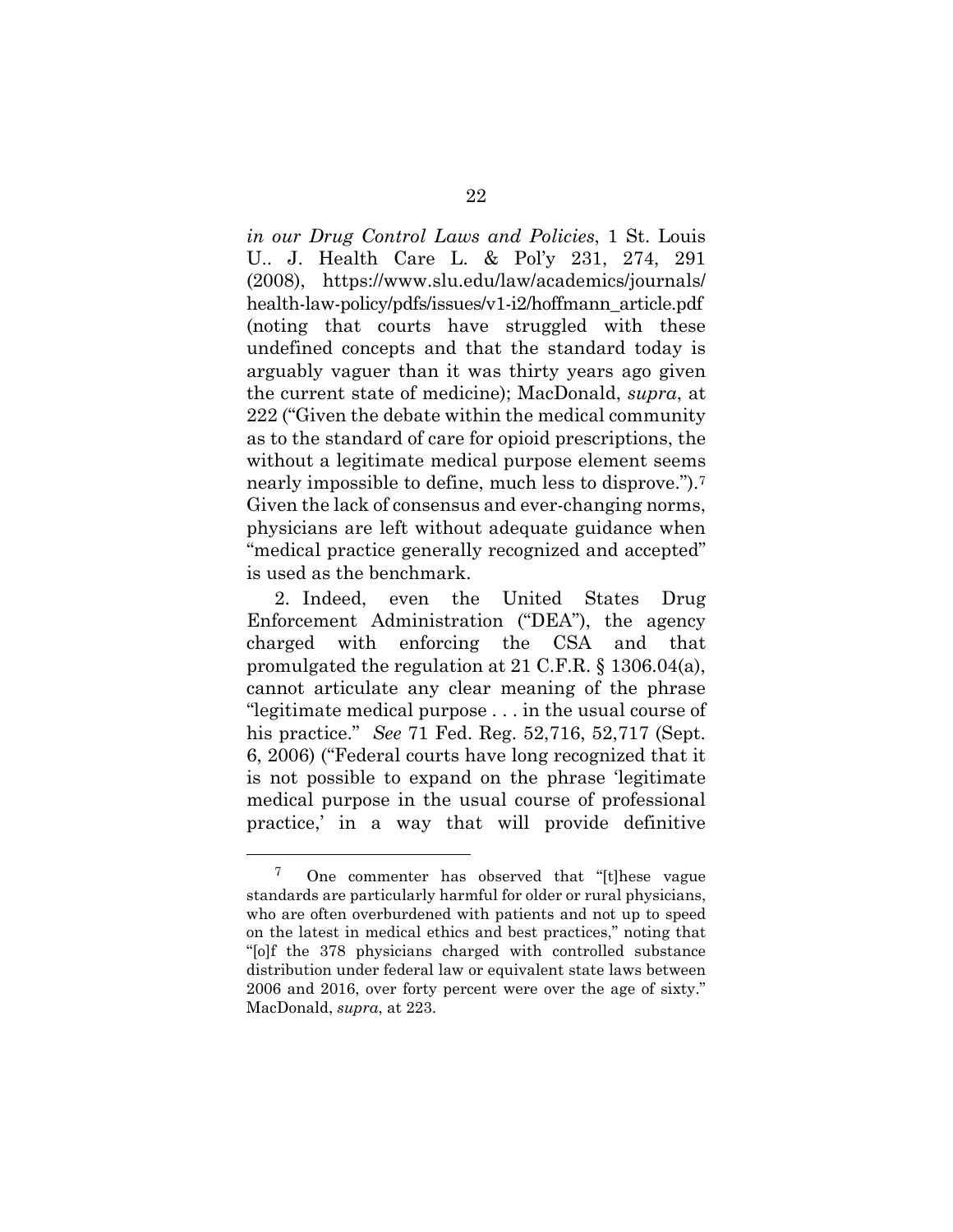guidelines that address all the varied situations physicians might encounter."). For example, in one adjudication applying 21 C.F.R. § 1306.04(a), the agency, through its expert, first purported to rely on a number of medical guidelines but then characterized the standard of care as "what the community does based on all the doctors and how they work together." 86 Fed. Reg. 33,748, 33,755 (June 25, 2021) (alterations in original). The agency's expert also acknowledged that the standard of care is imprecise, explaining "there's an art to medicine" that goes beyond any guidelines. *Id.* By its own admission then, the standard could be based on a potentially indeterminate number of sources as well as a vague consensus of "what . . . physicians are doing in the marketplace." *Id.* That hodgepodge is no standard at all—and certainly not the substance of which criminal violations are made.

The agency has likewise failed through guidance to piece together a coherent and concrete interpretation of the phrase "legitimate medical purpose . . . in the usual course of his practice" to guide physicians' conduct. In August 2004, the agency issued a guidance document that answered frequently asked questions from physicians. *See DEA's Flip-Flop on Prescribing Fuels Concern*, Drug Topics (Oct. 10, 2005), https://www.drugtopics.com/ view/deas-flip-flop-prescribing-fuels-concern (last visited Dec. 20, 2021). That document addressed the use of pain medications and drugs like Ritalin used to treat attention deficit hyperactivity disorder. *Id.* But within a few weeks, DEA had pulled the document without warning—a move that "[m]any health professionals believe[d] . . . came in response to the drug trafficking trial of a Virginia physician, William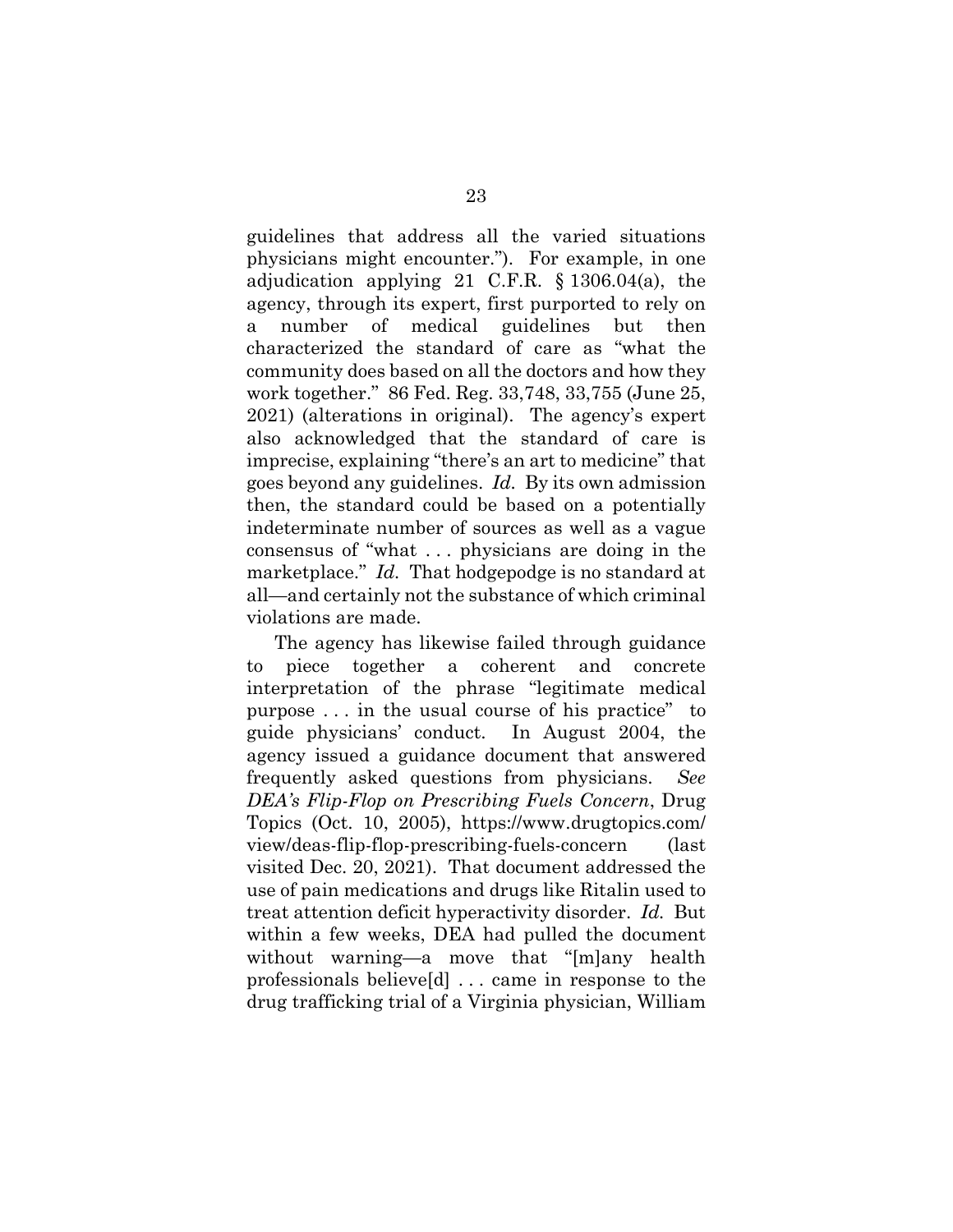Hurwitz, whose attorneys tried to introduce the [document] into evidence." *Id.* In a subsequently issued guidance, DEA stated that the August 2004 contained "misstatements." 69 Fed. Reg. 67,170, 67,170-71 (Nov. 16, 2004).

Absent clear guidelines, physicians are left without adequate notice of what conduct may conceivably subject them to decades of imprisonment. Our Constitution does not countenance such treatment.

### **B. The Statute And Regulation's Imprecision Invites Arbitrary Enforcement**

The vague nature of Section 841(a)(1) and 21 C.F.R. § 1306.04(a) gifts prosecutors almost unfettered discretion. Faced with prosecutorial overcharging, many physicians choose to plead guilty rather than take the massive risk of proceeding to trial.

1. As this Court has noted, "[a]lthough the [vagueness] doctrine focuses both on actual notice to citizens and arbitrary enforcement, we have recognized recently that the more important aspect of the vagueness doctrine 'is . . . the requirement that a legislature establish minimal guidelines to govern law enforcement.'" *Kolender v. Lawson*, 461 U.S. 352, 357-58 (1983) (quoting *Smith v. Goguen*, 415 U.S. 566, 574 (1974)). "Where the legislature fails to provide such minimal guidelines, a criminal statute may permit 'a standardless sweep [that] allows policemen, prosecutors, and juries to pursue their personal predilections.'" *Kolender*, 461 U.S. at 358 (alteration in original) (quoting *Goguen*, 415 U.S. at 575). "Vague laws also threaten to transfer legislative power to police and prosecutors, leaving to them the job of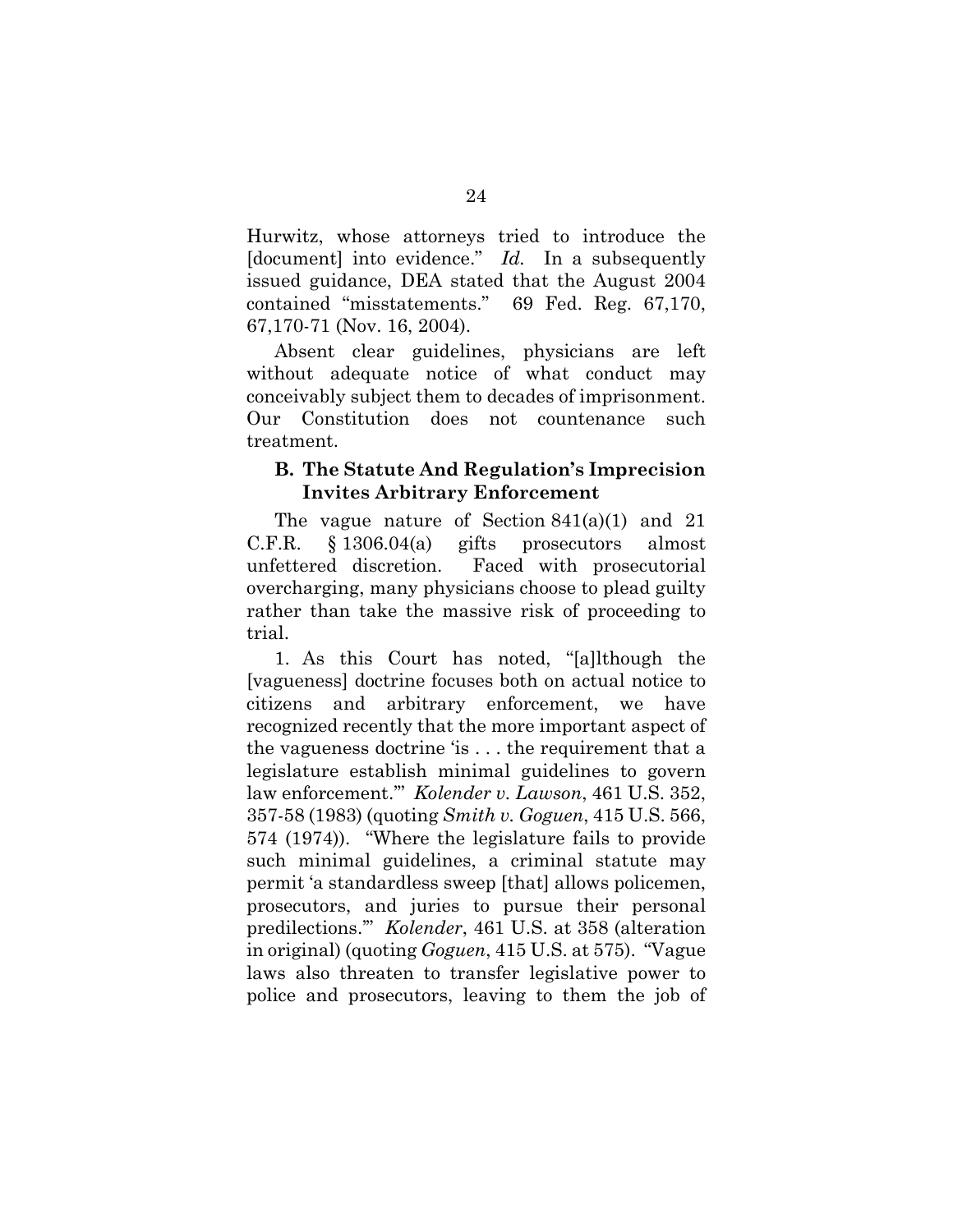shaping a vague statute's contours through their enforcement decisions." *Dimaya*, 138 S. Ct. at 1228 (Gorsuch, J., concurring in part and concurring in the judgment).

2. The threat of arbitrary enforcement looms large in the context of Section  $841(a)(1)$  absent a subjective good faith medical purpose standard.

Without any meaningful guideposts concerning what is lawful for physicians under Section 841(a)(1), prosecutors are left to develop their own standards, without advance notice to physicians, regarding what type of dispensing is unlawful. That issue is compounded by the fact that in some Circuits, including the Eleventh, it is trivially easy to obtain an indictment because those Circuits have concluded that the Government need not even allege that a practitioner is acting in a manner unauthorized by the CSA. *See, e.g.*, *United States v. Steele*, 147 F.3d 1316, 1318 (11th Cir. 1998) ("[A]n indictment charging a violation of  $\S 841(a)$  need not negate the course of professional practice exception . . . ."); *United States v. Polan*, 970 F.2d 1280, 1282 (3d Cir. 1992); *cf. United States v. Seelig*, 622 F.2d 207, 211 (6th Cir. 1980); *United States v. Roya*, 574 F.2d 386, 390–91 (7th Cir. 1978). That effectively allows the Government to charge any physician solely based on the fact that the physician has dispensed controlled substances. The Eleventh Circuit's only answer to that concern is that "busy government prosecutors would [not] want to indict any case that they are certain to lose when it goes to trial." *Steele*, 147 F.3d at 1319. But in our current plea-bargaining heavy system, that reasoning is cold comfort to physicians facing decades of imprisonment for doing their jobs.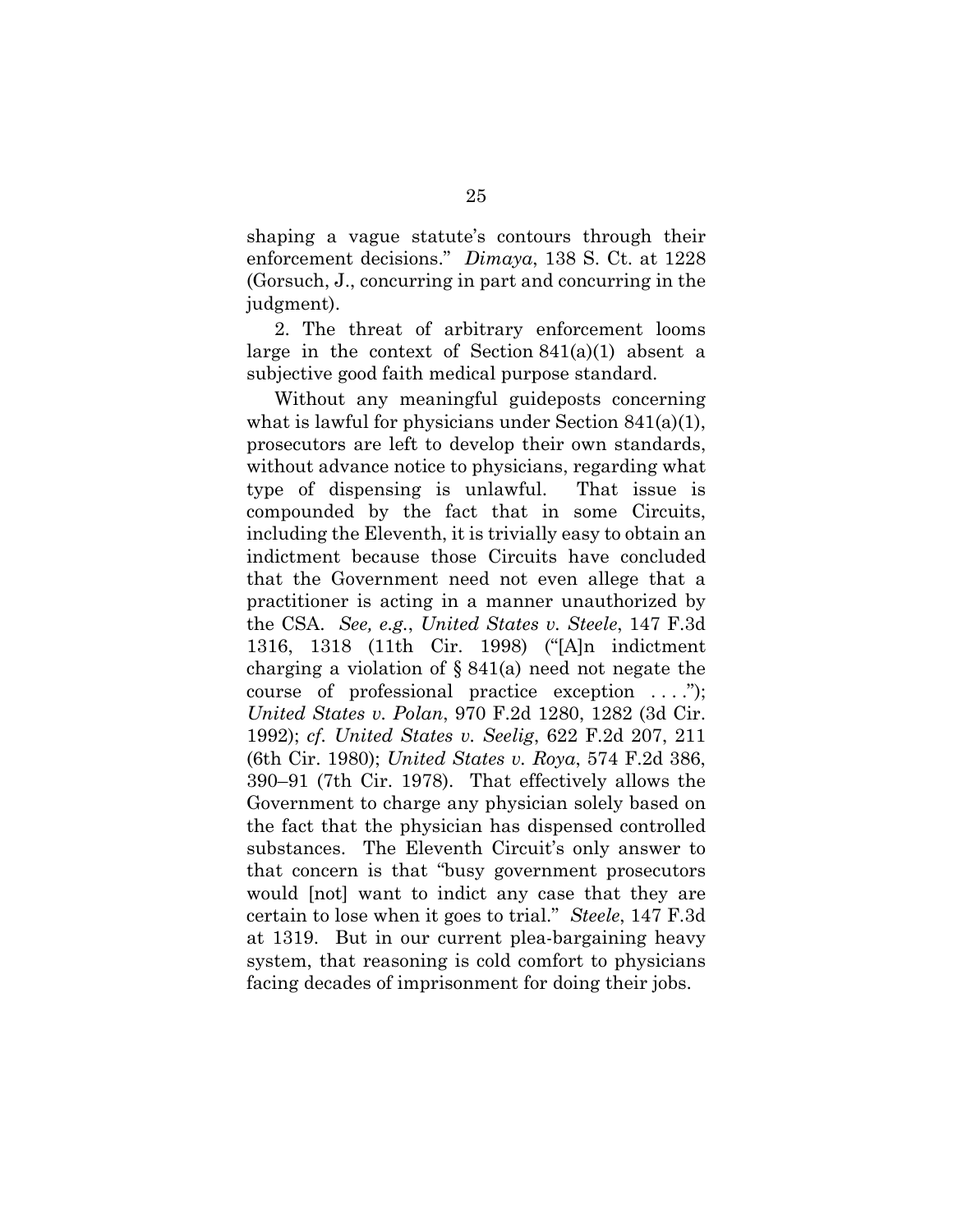In reality, for many physicians, the prosecutor's decision to charge and the resulting indictment is the final say on guilt or innocence. "Out of roughly 268 doctors investigated by the DEA and ultimately found guilty of either . . . federal or state crimes between 2003 and 2017, 222 pled guilty or no contest, while only 46 were convicted by a jury." MacDonald, *supra*, at 218. That is unsurprising given the charging decisions that many prosecutors make, including the choice to overcharge in order to obtain a more favorable position during plea bargain negotiation. *See* Stephanos Bibas, *Transparency and Participation in Criminal Procedure*, 81 N.Y.U. L. Rev. 911, 934 (2006), https://scholarship.law.upenn.edu/cgi/ viewcontent.cgi?article=1080&context=faculty\_schol arship (last visited Dec. 20, 2021) (noting prosecutors "may file multiple initial charges to given themselves plea-bargaining chips").

As one scholar in the area noted, "[p]hysicians who are targeted by the DEA and their state-enforcement counterparts find it very difficult to defend against the alleged charges. In these cases, the physicians are often charged with hundreds of counts of criminal wrongdoing." Hoffman, *supra*, at 278. Each prescription for a controlled substance "can be a separate crime." *Id.* The heavy penalties associated with such charges and the massive risk associated with hundreds of counts of wrongdoing undoubtedly influence defendants to plead guilty, notwithstanding their actual intent when dispensing.

Given the potential for arbitrary enforcement unique to Section  $841(a)(1)$ , a good faith medical purpose standard is particularly appropriate. That standard would, at least, give defendant-physicians who acted with a good faith belief a greater chance of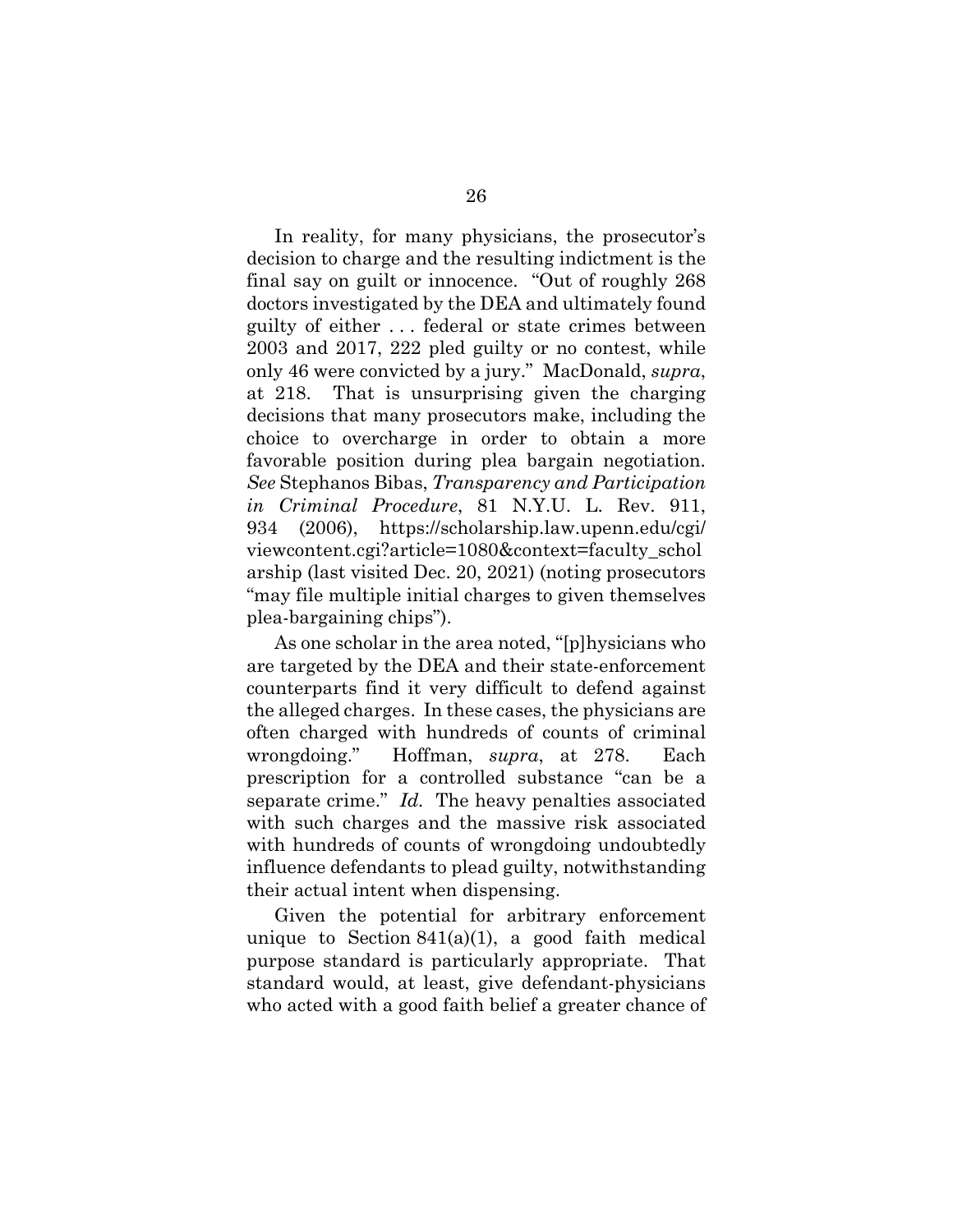successfully contesting the charges against them. In contrast, the Eleventh Circuit's approach here (rejecting a good faith medical purpose standard and even denying an objective good faith defense) strips defendant-physicians of the central defense in a case under Section 841(a)(1).

\* \* \*

This Court's decision will have a wide-ranging impact. Both physicians and pharmacists are subject to 21 C.F.R. 1306.04(a)'s terms. Section 841(a)(1)'s reach is even broader. A number of actors, including manufacturers and distributors, are subject to its prohibition. By defining the contours of liability for physicians, under 21 C.F.R. § 1306.04(a) and Section 841(a)(1), this Court will also help make clear that its precedent equally applies to Section  $841(a)(1)$ and that those actors' conduct cannot be criminalized absent a showing of malicious intent.